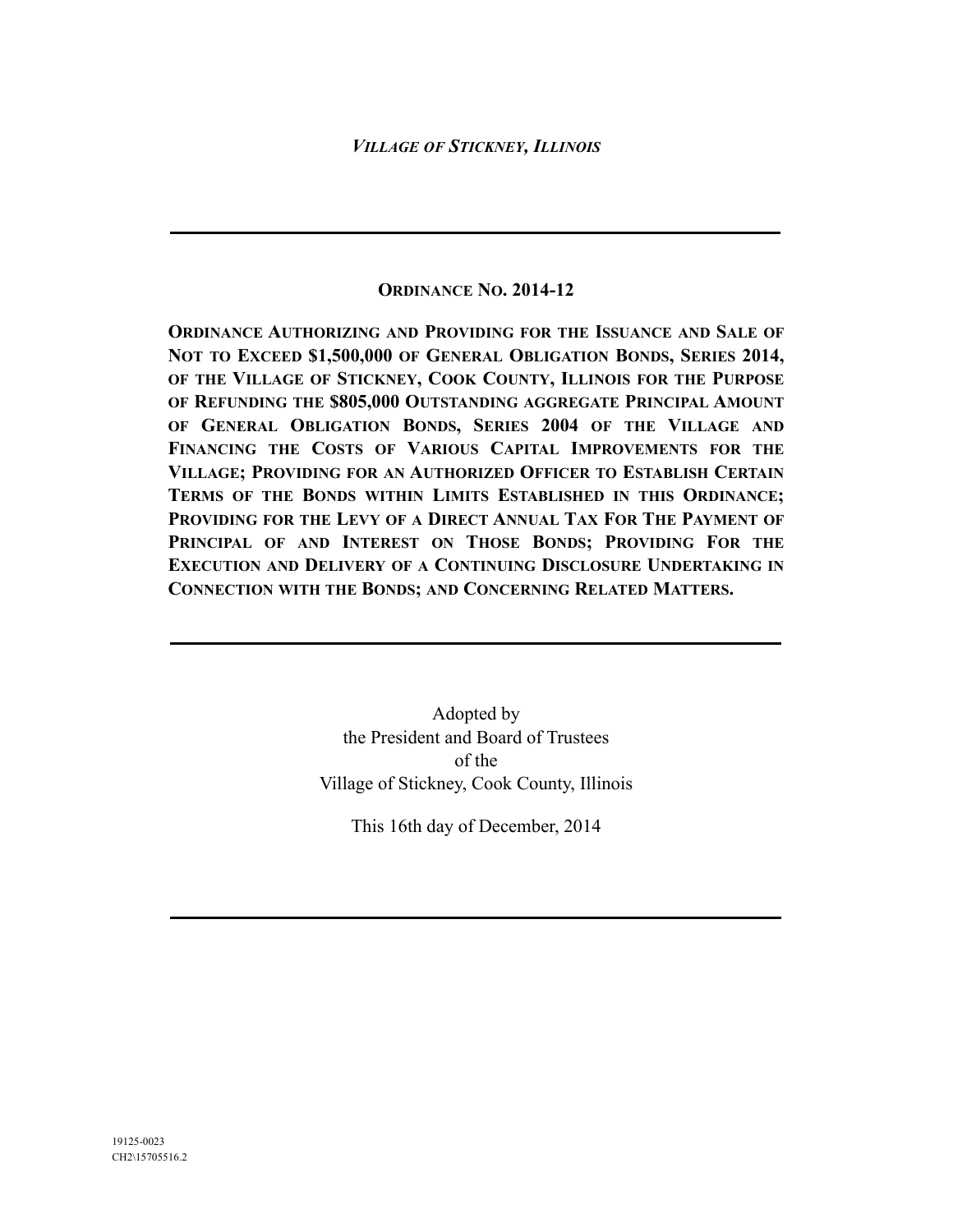### **TABLE OF CONTENTS**

| Section 15. Sale and Delivery of Bonds; Determination of Terms of Bonds; Ratification of Certain Actions; |     |
|-----------------------------------------------------------------------------------------------------------|-----|
|                                                                                                           |     |
|                                                                                                           |     |
|                                                                                                           |     |
|                                                                                                           |     |
|                                                                                                           |     |
|                                                                                                           |     |
|                                                                                                           |     |
|                                                                                                           |     |
|                                                                                                           |     |
|                                                                                                           |     |
|                                                                                                           | .21 |
|                                                                                                           |     |
|                                                                                                           |     |
|                                                                                                           |     |
|                                                                                                           |     |
|                                                                                                           |     |
|                                                                                                           |     |
|                                                                                                           |     |
|                                                                                                           |     |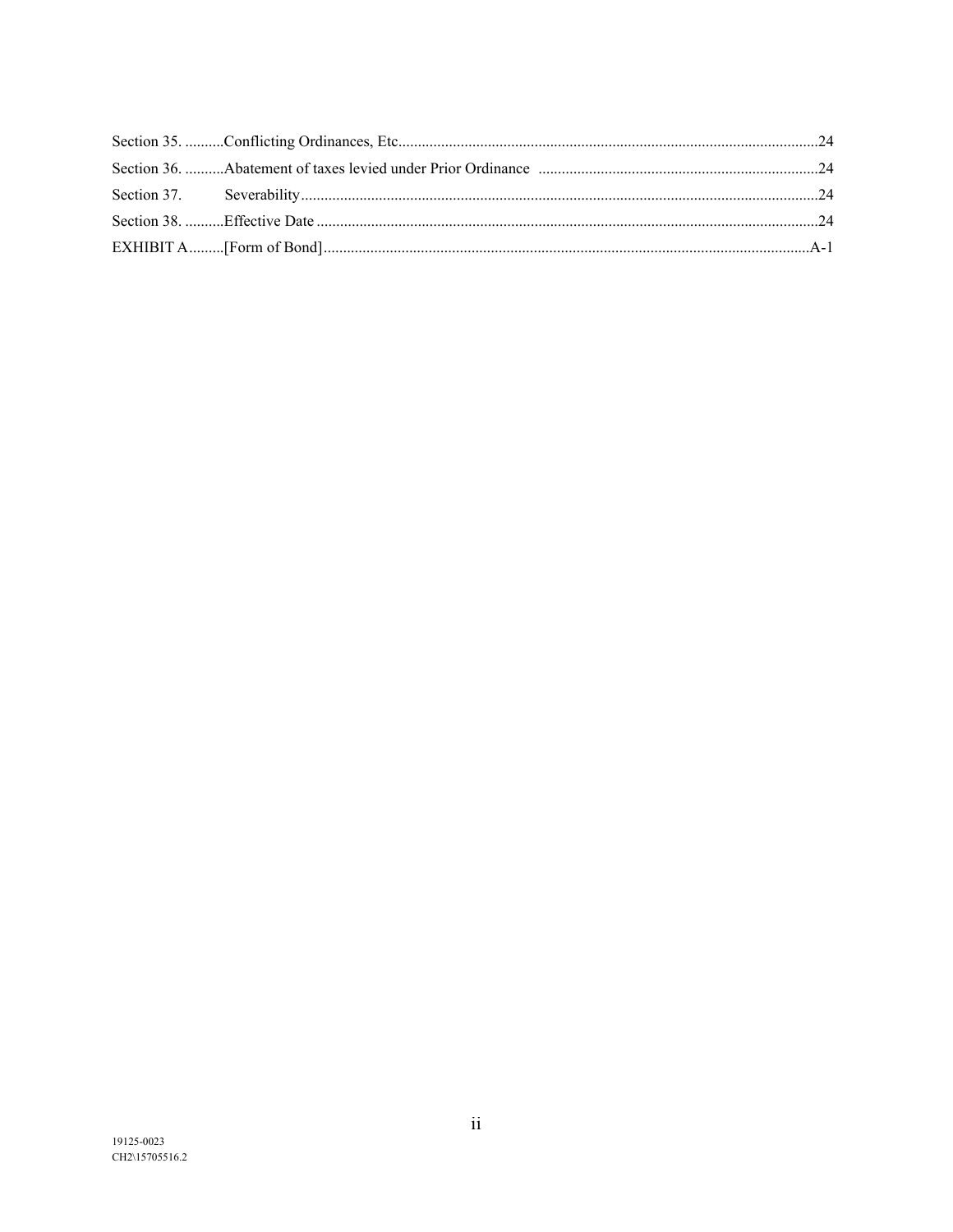## **ORDINANCE NO. 2014-12**

**ORDINANCE AUTHORIZING AND PROVIDING FOR THE ISSUANCE AND SALE OF NOT TO EXCEED \$1,500,000 OF GENERAL OBLIGATION BONDS, SERIES 2014, OF THE VILLAGE OF STICKNEY, COOK COUNTY, ILLINOIS FOR THE PURPOSE OF REFUNDING THE \$805,000 OUTSTANDING AGGREGATE PRINCIPAL AMOUNT OF GENERAL OBLIGATION BONDS, SERIES 2004 OF THE VILLAGE AND FINANCING THE COSTS OF VARIOUS CAPITAL IMPROVEMENTS FOR THE VILLAGE; PROVIDING FOR AN AUTHORIZED OFFICER TO ESTABLISH CERTAIN TERMS OF THE BONDS WITHIN LIMITS ESTABLISHED IN THIS ORDINANCE; PROVIDING FOR THE LEVY OF A DIRECT ANNUAL TAX FOR THE PAYMENT OF PRINCIPAL OF AND INTEREST ON THOSE BONDS; PROVIDING FOR THE EXECUTION AND DELIVERY OF A CONTINUING DISCLOSURE UNDERTAKING IN CONNECTION WITH THE BONDS; AND CONCERNING RELATED MATTERS.**

BE IT ORDAINED BY THE PRESIDENT AND BOARD OF TRUSTEES OF THE VILLAGE OF STICKNEY, COOK COUNTY, ILLINOIS, AS FOLLOWS:

1. **Findings and Determinations**.It is found, determined and declared by the President and Board of Trustees (the "**Corporate Authorities**") of the Village of Stickney, Cook County, Illinois (the "**Village**"), as follows:

(a) The Village is a duly organized and existing municipality of the State of Illinois, is now operating under and pursuant to the provisions of the Illinois Municipal Code, as amended (65 ILCS 5/1-1-1 *et seq*.; the "**Municipal Code**").

(b) By virtue of a referendum held in the Village on November 5, 1974, the Village is a "home rule unit" of local government under Section 6(a) of Article VII of the Illinois Constitution of 1970 and, as such, may exercise any power or perform any function pertaining to its government and affairs including, but not limited to, the power to tax and the power to incur debt.

(c) On July 15, 2004, the Village issued \$2,000,000 of General Obligation Bonds, Series 2004 (the "**Refunded Bonds**"), of which \$805,000 remain outstanding. The Refunded Bonds were authorized by Ordinance No. 2004-13 adopted by the Board on July 6, 2004 and the Determination Certificate dated July 15, 2004 (Ordinance No. 2004-13 and the Determination Certificate are collectively referred to as the "**Prior Ordinance**").

(d) The Refunded Bonds are currently subject to optional redemption from any available funds, in whole or in part, on any date. The redemption price of the Refunded Bonds is equal to their principal amount plus accrued and unpaid interest to the date of redemption, without redemption premium.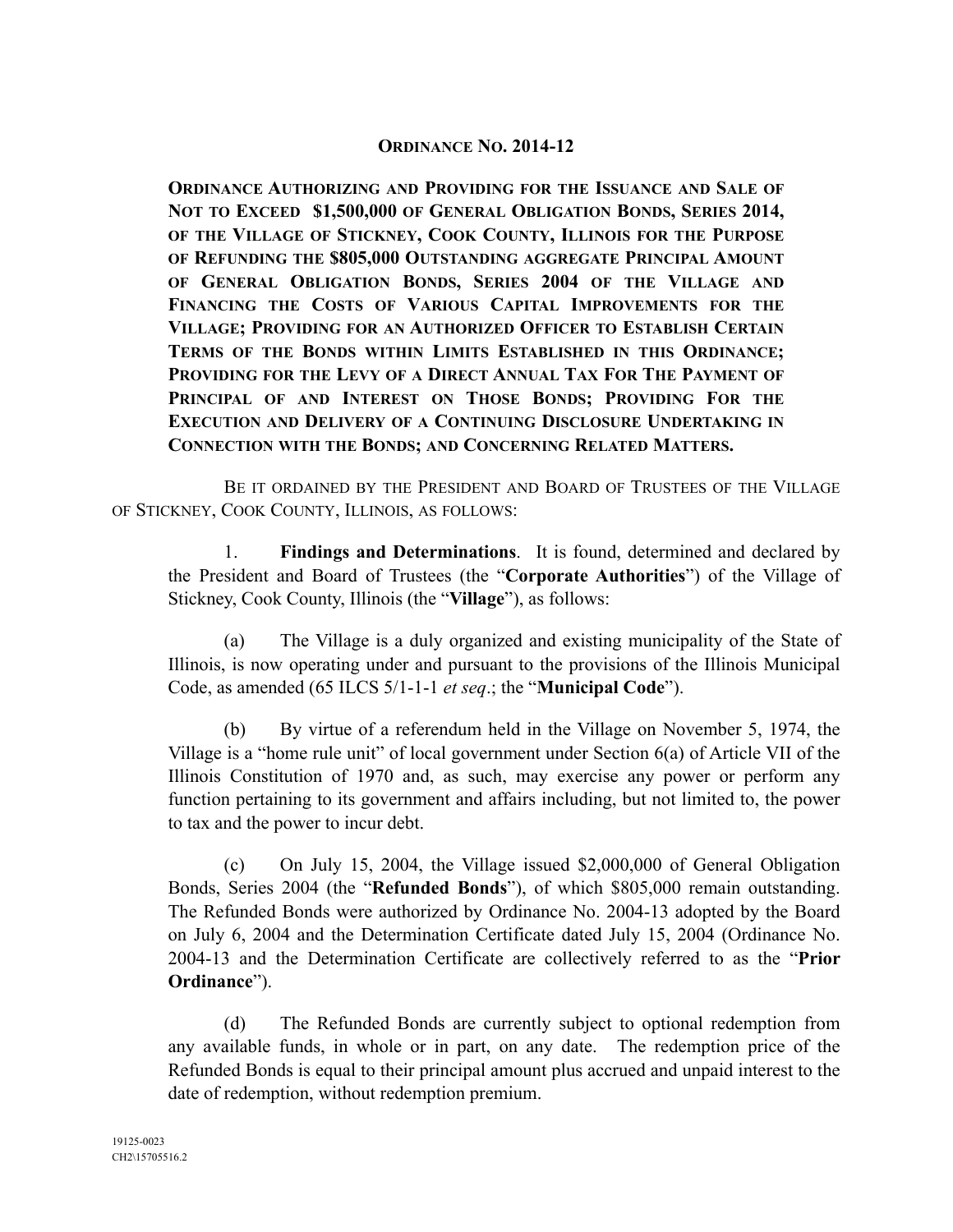(e) The Corporate Authorities have determined that it is advisable, necessary and in the best interests of the Village, in order to promote and protect the public health, welfare, safety and convenience of the residents of the Village, to (i) pay the costs of refunding the Refunded Bonds and (ii) pay for various capital improvements and capital equipment for the Village and, incidental to those project costs, to pay bond discount, interest, bond reserve requirements, and legal, other financing and related administrative fees and costs (together, the "**Project**").

(f) The Corporate Authorities have determined that there are not sufficient funds on hand and legally available to pay the costs of the Project and of issuing the bonds authorized by this Bond Ordinance, and such costs must be defrayed by the proceeds of not to exceed \$1,500,000 of bonds of the Village.

(g) It is necessary and in the best interests of the Village to borrow the sum of not to exceed \$1,500,000 in order to pay the costs of the Project and of issuing the bonds authorized by this Bond Ordinance and, to evidence its obligation to repay that borrowing, to issue general obligation bonds in a principal amount not to exceed \$1,500,000 (the "**Bonds**") as provided in this Bond Ordinance under the authority of the Village's powers as a home rule unit of local government.

(h) The Village may rely upon its powers as a home rule unit of local government to issue general obligation corporate purpose bonds for the purposes described above.

(i) The ability of the Village to issue the Bonds without further action by the Corporate Authorities at the time, in the aggregate principal amount, bearing interest at the rate or rates, maturing in the years and in the amounts, subject to mandatory sinking fund redemption or optional redemption (or both) upon the terms and having the other terms established by the Authorized Officer (defined below) in the Determination Certificate (defined below) within the limits established in this Bond Ordinance will enhance the Village's opportunities to obtain financing upon the most favorable terms possible.

(j) No member of the Corporate Authorities, no officer of the Village, and no managerial or supervisory employee of the Village is now or was at any time on or subsequent to January 1, 2014, either an officer, director, employee or otherwise interested, either directly or indirectly, in his own name or in the name of any other person, association, trust or corporation in (1) the Purchaser, or any parent or subsidiary corporation of the Purchaser or any partnership which controls or is controlled by the Purchaser, or (2) the loan evidenced by the Bonds, or (3) the Leases or the Project or the contract or contracts for the acquisition, construction or equipping of the Project.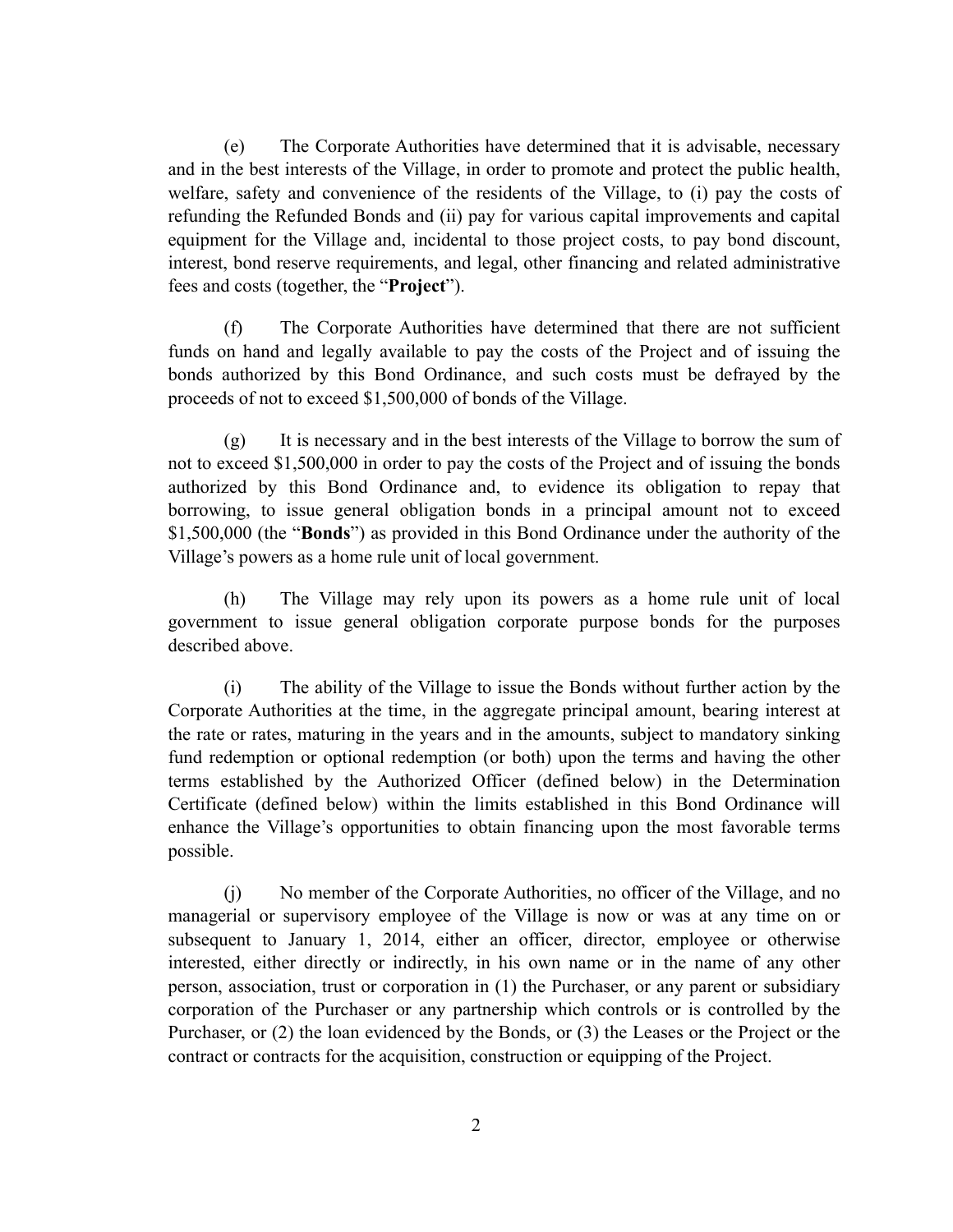### 2. **Definitions; Rules of Interpretation**.

(a) The following capitalized terms shall have the following meanings when used in this Bond Ordinance, unless the context or use indicates otherwise:

"**Abatement Ordinance**" means an ordinance described in Section 21.

"**Authenticating Agent**" means the Bond Registrar appointed in Section 8, acting in the capacity of Authenticating Agent under this Bond Ordinance, or any successor pursuant to Section 23(d).

"**Authorized Officer**" means the President or the Village Clerk and the Village Treasurer of the Village.

"**Bond Fund**" means the fund of that name created in Section 20.

"**Bond Ordinance**" means this Ordinance No. 2014-12 adopted by the Corporate Authorities of the Village on December 2, 2014.

"**Bond Purchase Agreement**" means as provided in Section 15(b).

"**Bond Register**" means the bond registration books of the Village maintained by the Bond Registrar pursuant to Section 10.

"**Bond Registrar**" means the Bond Registrar appointed in Section 8, or any successor pursuant to Section 23(d).

"**Bonds**" means the General Obligation Bonds, Series 2014, of the Village authorized by this Bond Ordinance to be issued in an amount not to exceed \$1,500,000.

"**Code**" means the Internal Revenue Code of 1986, as amended, and applicable regulations promulgated under it.

"**Continuing Disclosure Undertaking**" means as provided in Section 32.

"**Corporate Authorities**" means the President and Board of Trustees, the governing body of the Village.

"**County Clerk**" means the County Clerk of The County of Cook, Illinois.

"**Dated Date**" means the date on which the Bonds are issued and delivered.

"**Determination Certificate**" means the certificate of the Authorized Officer with respect to the Bonds, filed with the office of the Village Clerk and addressed to the Corporate Authorities, as provided in Section 15(d) of this Bond Ordinance.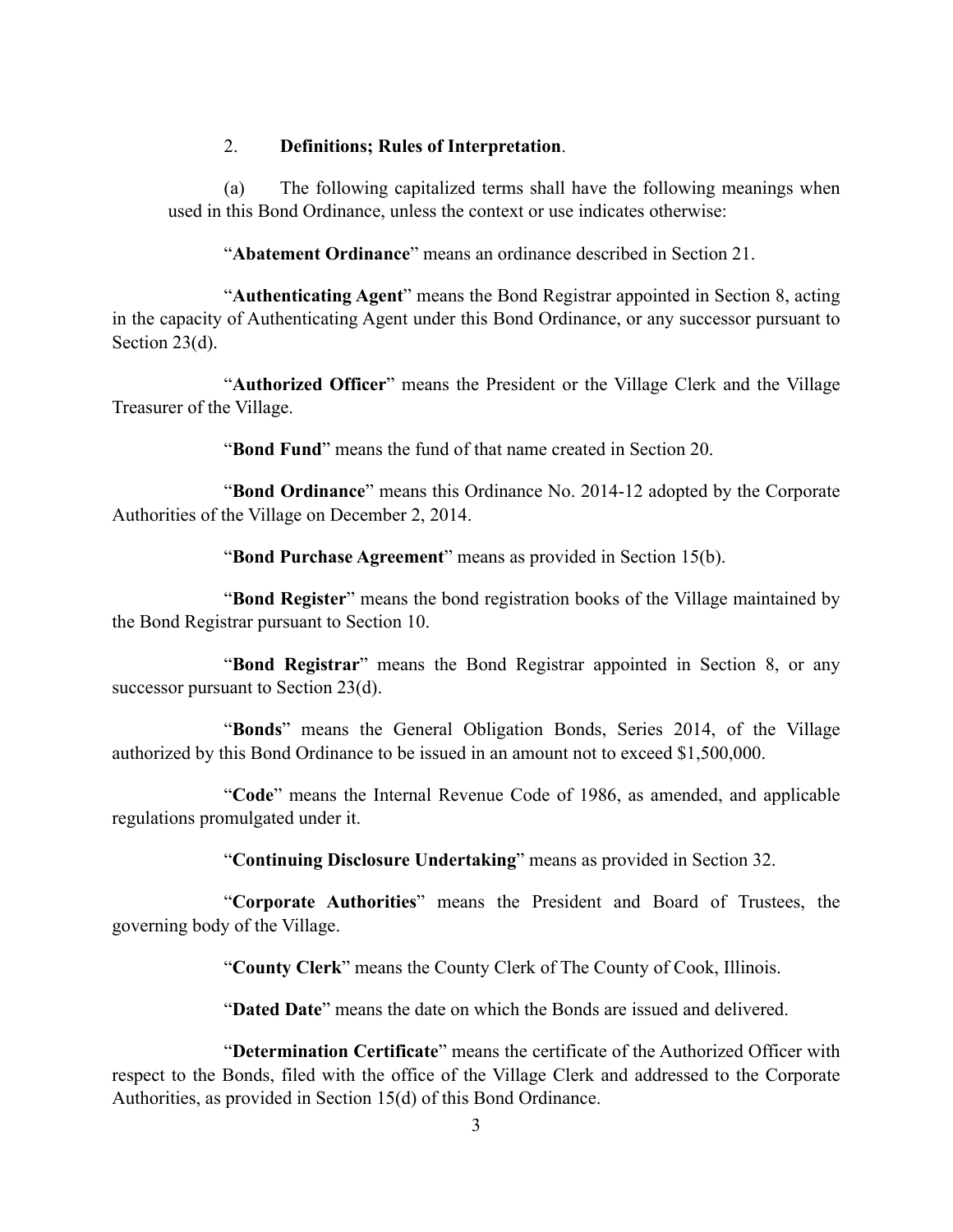"**Fiscal Year**" means the twelve month period beginning on May 1 of any calendar year and ending on April 30 of the following calendar year.

"**Municipal Code**" means as provided in Section 1(a).

"**Outstanding"** means Bonds which have been issued and delivered under this Bond Ordinance which remain unpaid and for the full and punctual payment of which when due no provision has been made by the Village. The term "Outstanding" does not include Bonds that have matured or have been duly called for redemption and for which monies are irrevocably on deposit with the Paying Agent sufficient to pay all interest and all principal due through the date of maturity or redemption.

"**Paying Agent**" means the Bond Registrar appointed in Section 8, acting in the capacity of Paying Agent under this Bond Ordinance, or any successor pursuant to Section 23(d).

"**Prior Ordinance**" means as provided in Section 1(c).

"**Purchaser**" means George K. Baum & Company, of Chicago, Illinois.

"**Rule**" means Section (b)(5) of Rule 15c212 adopted by the Securities and Exchange Commission under the Securities Exchange Act of 1934, as amended.

"**Taxes**" means the direct annual irrepealable *ad valorem* taxes upon all taxable property within the Village levied by this Bond Ordinance as provided in Section 18.

"**Tax-exempt**" means, with respect to the Bonds, the status of interest paid and received on the Bonds as not includible in the gross income of their owners under the Code for federal income tax purposes except to the extent that such interest will be taken into account in computing an adjustment used in determining the alternative minimum tax for certain corporations and in computing the "branch profits tax" imposed on certain foreign corporation.

"**Term Bonds**" means Bonds that are subject to mandatory sinking fund redemption by operation of the Bond Fund.

"**Village**" means the Village of Stickney, Cook County, Illinois.

(b) The headings of this Bond Ordinance are for convenience of reference only and shall not define or limit the provisions of this Bond Ordinance.

(c) Unless otherwise specified, references to Sections and other subdivisions of this Bond Ordinance are to the designated Sections and other subdivisions of this Bond Ordinance as amended from time to time.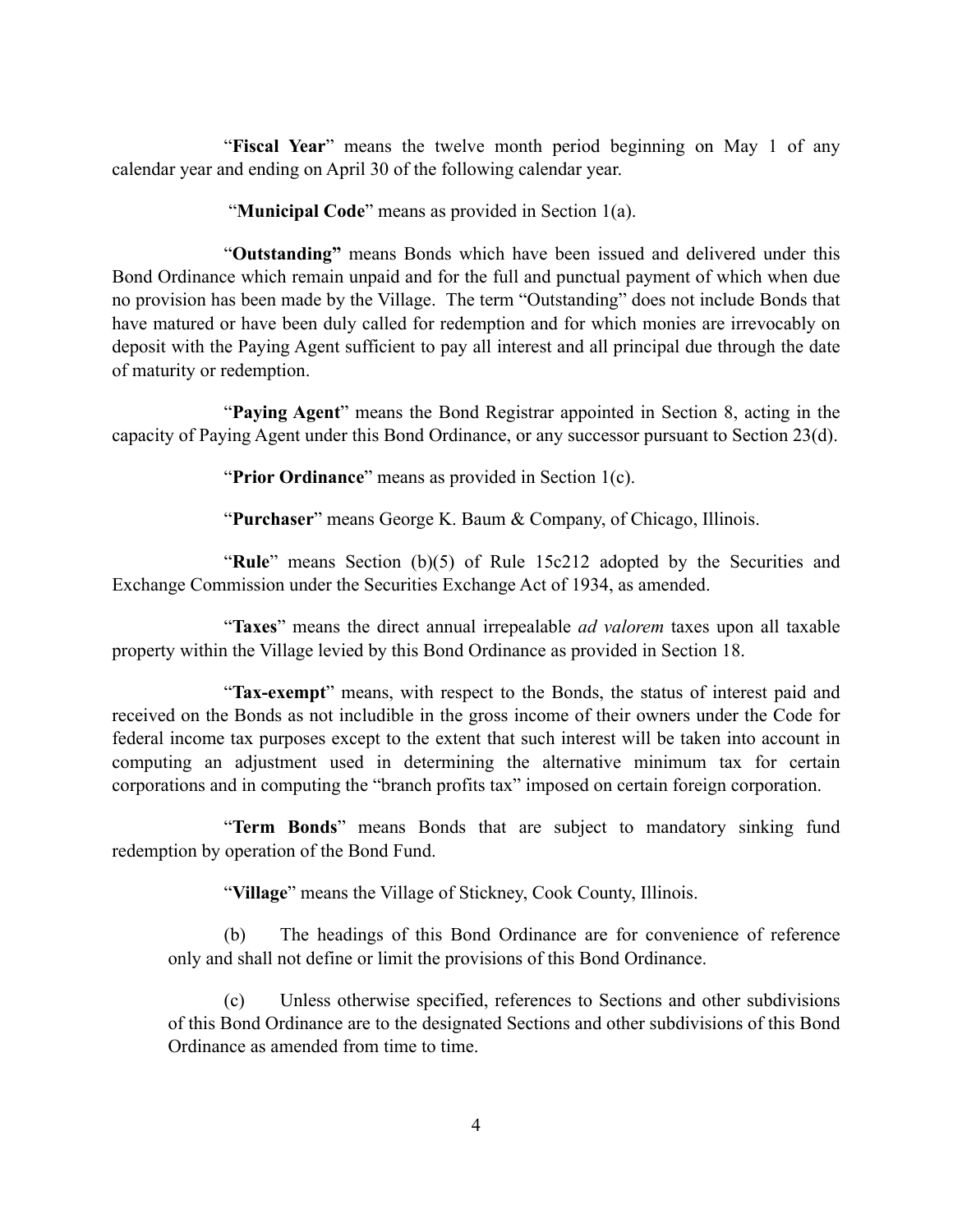(d) References to the masculine shall include the feminine and neuter genders and *vice versa* and references to the singular shall include the plural and *vice versa,* unless the context or use indicates otherwise.

3. **Authorization of the Bonds**. The sum of not to exceed \$1,500,000 shall be borrowed by the Village to finance the costs of the Project, including to pay costs of the Village in connection with the issuance of the bonds authorized by this Bond Ordinance. In evidence of such borrowing, negotiable bonds of the Village in an aggregate principal amount not to exceed \$1,500,000 (the "**Bonds**") shall be issued as provided in this Bond Ordinance under the powers of the Village as a home rule unit of local government.

4. **Denominations, Numbers, Designation and Date**. The Bonds shall be issued only in fully registered form without coupons in the denominations of \$5,000 and integral multiples of that sum. The Bonds shall be designated "General Obligation Bonds, Series 2014," and shall be numbered consecutively from R-1 upward but need not be authenticated or delivered in consecutive order. Bonds authenticated and delivered prior to June 1, 2015, shall be dated as of the Dated Date. Bonds authenticated and delivered on or after June 1, 2015, shall be dated as of the June 1 or December 1 next preceding the date of their authentication and delivery to which interest has been paid, except Bonds authenticated and delivered on a June 1 or December 1 to which interest has been paid, which Bonds shall be dated as of that June 1 or December 1.

5. **Terms of the Bonds**. The Bonds shall initially be dated as of the Dated Date, and shall bear interest from the Dated Date until paid. Interest on the Bonds shall be payable on June 1 and December 1 in each year, with the first interest payment date being June 1, 2015. Interest shall be computed on the basis of a 360-day year of twelve 30-day months. The Bonds shall mature on December 1 in the years and the amounts and shall bear interest at the rates per year, all as set forth in the Determination Certificate pursuant to Section 15(d).

### 6. **Redemption Provisions**.

(a) *Mandatory Sinking Fund Redemption*. The Determination Certificate may provide that some or all of the Bonds are Term Bonds and are subject to mandatory redemption by operation of the Bond Fund at a price of par and accrued interest, without redemption premium, on December 1<sup>st</sup> of the years and in the amounts set forth in the Determination Certificate.

The Village covenants that it will redeem Term Bonds pursuant to the mandatory redemption required for such Term Bonds. Proper provision for mandatory redemption having been made, the Village covenants that the Term Bonds so selected for redemption shall be payable as at maturity.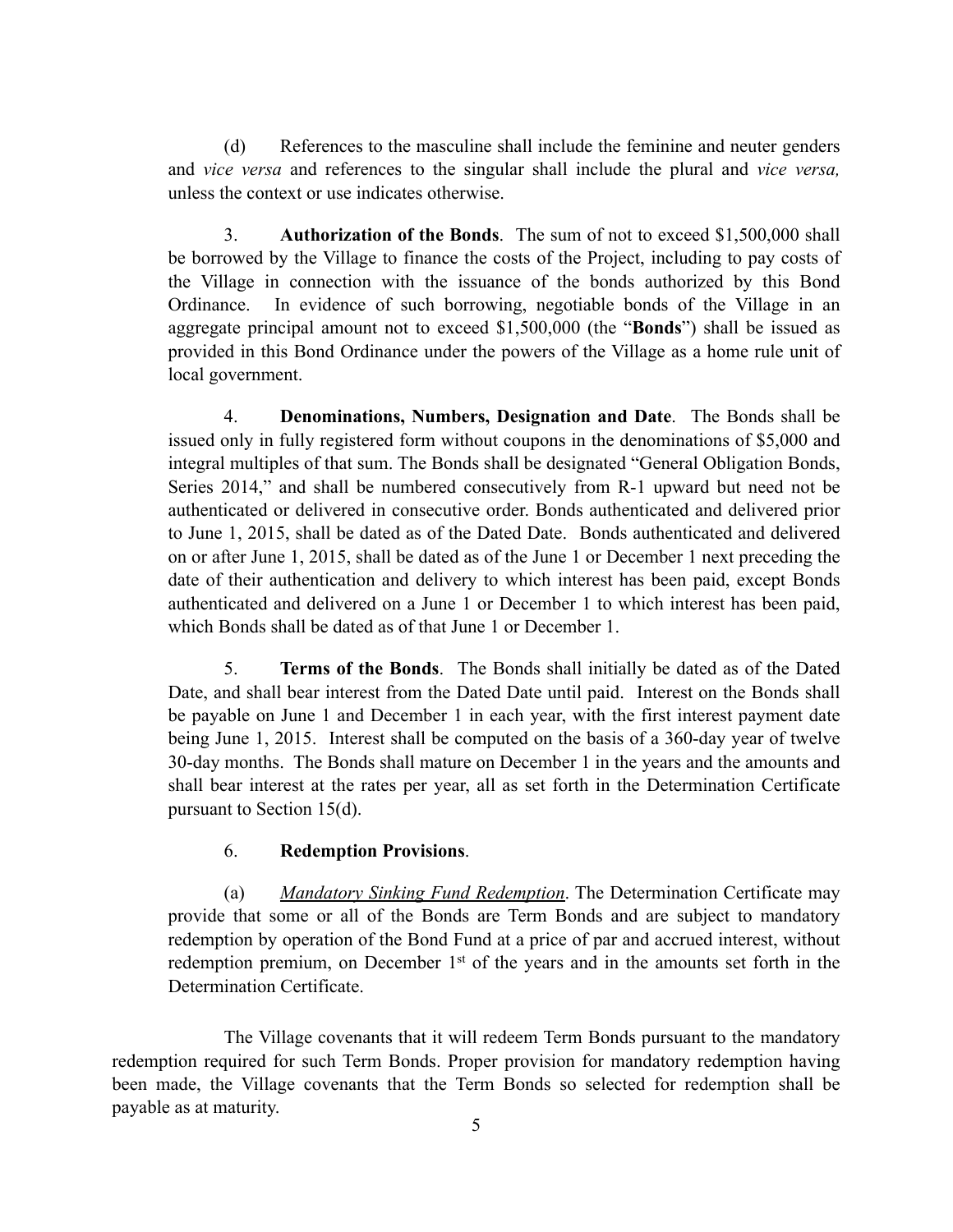If the Village redeems Term Bonds pursuant to optional redemption as provided above or purchases Term Bonds and cancels the same either from moneys in the Principal and Interest Account which were deposited in such account to pay principal of such Term Bonds or from other legally available moneys, then an amount equal to the principal amount of Term Bonds so redeemed or purchased shall be deducted from the mandatory redemption requirement as provided for the Term Bonds of such maturity in the inverse order of years of such requirement as then remaining, fully reducing the requirement for each year before applying any amount to the requirement for the next year.

(b) *Optional Redemption*. The Determination Certificate may provide that some or all of the Bonds are subject to optional redemption prior to maturity upon the terms set forth in the Determination Certificate, subject to the limits in Section 15(d).

(c) *Procedures for Redemption*. If less than all of the Bonds of any maturity are to be redeemed and there exists more than one bondholder for any such maturity on any redemption date, the Bond Registrar appointed in this Bond Ordinance shall assign to each Bond of the maturity to be redeemed a distinctive number for each \$5,000 of principal amount of that Bond. The Bond Registrar shall then select by lot from the numbers so assigned, using such method as it shall deem proper in its discretion, as many numbers as, at \$5,000 per number, shall equal the principal amount of Bonds of that maturity to be redeemed; provided, that the method selected shall result in the remaining Bonds outstanding being in Authorized Denominations.

The Bond Registrar shall promptly notify the Village and the Paying Agent in writing of the Bonds or portions of Bonds selected for redemption and, in the case of any 2014 Bond selected for partial redemption, the principal amount of such Bond to be redeemed.

Upon the payment of the redemption price of Bonds being redeemed, each check or other transfer of funds issued for such purpose shall bear the CUSIP number identifying, by issue and maturity, the Bonds being redeemed with the proceeds of such check or other transfer.

(d) *Notice of Redemption*. Unless waived by the Bondholder of Bonds to be redeemed, notice of the redemption of any Bonds which by their terms shall have become subject to redemption shall be given to the Bondholder of each Bond or portion of a Bond called for redemption not less than 30 or more than 60 days before any date established for redemption of Bonds, by the Bond Registrar on behalf of the Village, by registered or certified mail sent to the Bondholder's last address, if any, appearing on the registration books kept by the Bond Registrar.

All official notices of redemption shall include at least the following information:

(i) the redemption date;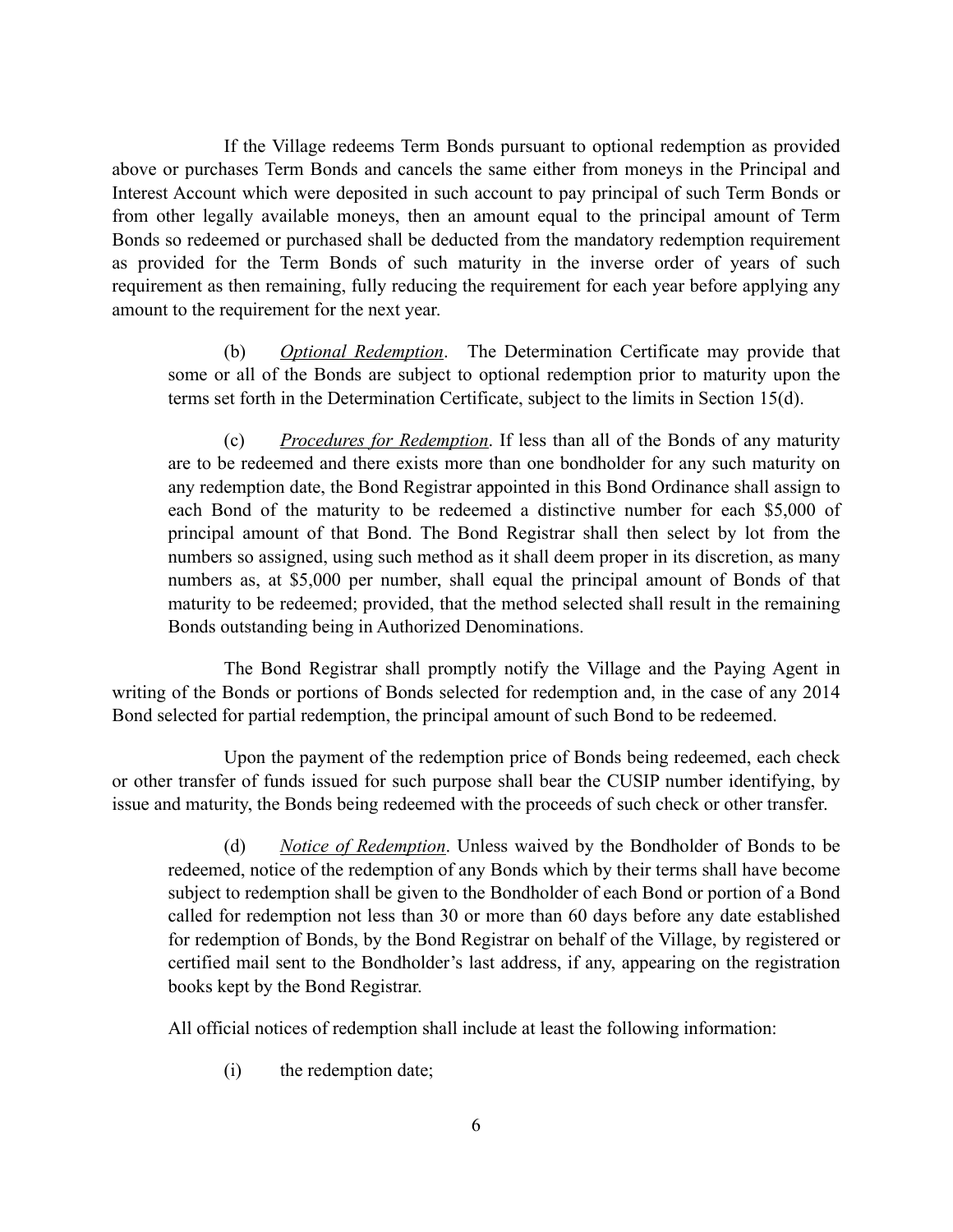(ii) the redemption price;

(iii) the maturity or maturities of the Bonds being redeemed and, if less than all of the Bonds of a maturity are to be redeemed, the identification (and, in the case of partial redemption of any Bonds, the respective principal amounts) of the Bonds of such series to be redeemed;

(iv) a statement that on the redemption date the redemption price will become due and payable upon each such Bond or portion of a Bond called for redemption and that interest shall cease to accrue on the Bonds so called for redemption from and after said date; and

(v) the place where such Bonds are to be surrendered for payment of the redemption price, which place of payment shall be the principal corporate trust office of the Bond Registrar.

Prior to any redemption date, the Village shall deposit into the Bond Fund an amount of money sufficient to pay the redemption price of all the Bonds or portions of Bonds which are to be redeemed on that date.

(e) *Effect of Notice of Redemption; Waivers*. Except as provided in paragraph (f) of this Section, official notice of redemption having been given as prescribed above, the Bonds or portions of Bonds so to be redeemed shall, on the redemption date, become due and payable at the applicable redemption price, and from and after such date (unless the Village defaults in the payment of the redemption price), such Bonds or portions of Bonds shall cease to bear interest. Neither the failure to mail such redemption notice, nor any defect in any notice so mailed, to any particular Bondholder, shall affect the sufficiency of such notice with respect to other Bonds. Notice having been properly given, failure of a Bondholder to receive such notice shall not invalidate, limit or delay the effect of the notice or redemption action described in the notice. Such notice may be waived in writing by the Bondholder entitled to receive such notice, either before or after the event, and such waiver shall be the equivalent of such notice. Waivers of notice by Bondholders shall be filed with the Bond Registrar, but such filing shall not be a condition precedent to the validity of any action taken in reliance upon such waiver.

(f) *Conditional Notice of Optional Redemption*. Notice of redemption given to redeem Bonds at the option of the Village may state that said redemption shall be conditional upon receipt of monies sufficient to pay the redemption price of the Bonds to be redeemed by the Paying Agent on or prior to the date fixed for such redemption. If such moneys are not available to be deposited in the Bond Fund, such notice shall be of no force and effect, the Village shall not redeem such Bonds, and the Bond Registrar shall give notice in the same manner in which the notice of redemption shall have been given, that such moneys were not so received and that such Bonds will not be redeemed.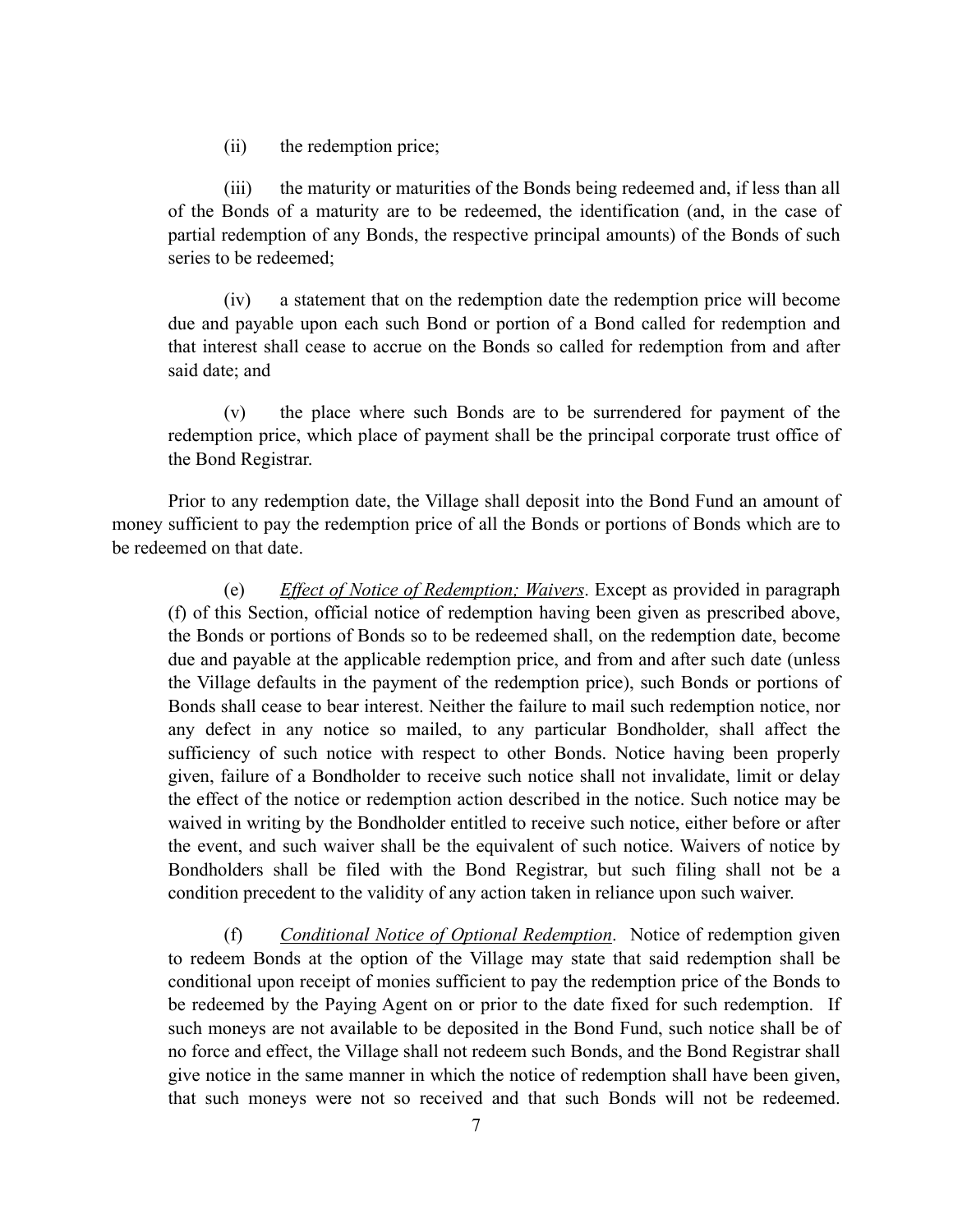Otherwise, prior to any such redemption date, the Village shall deposit with the Paying Agent an amount of money sufficient to pay the redemption price of all the Bonds or portions of Bonds which are to be redeemed on that date.

(g) *Payment of Redemption Price*. Upon surrender of such Bonds for redemption in accordance with said notice, such Bonds shall be paid by the Bond Registrar at the redemption price. The procedure for payment of interest due on or prior to the redemption date shall be as provided in this Bond Ordinance for payment of interest otherwise due. Upon surrender for the partial redemption of any Bond, there shall be prepared for the Bondholder a new Bond or Bonds of like tenor, of authorized denominations, of the *same* series and maturity and bearing the same rate of interest in the amount of the unpaid principal. If any Bond or portion of a Bond called for redemption shall not be so paid upon its surrender for redemption, the principal and premium (if any) shall, until paid or duly provided for, bear interest from the redemption date at the rate borne by the Bond or portion of Bond so called for redemption. All Bonds which have been redeemed shall be canceled and destroyed by the Bond Registrar and shall not be reissued.

(h) *Further Notice of Redemption*. If at the time of redemption the Bonds are not in a book-entry only system as provided in Section 11, then further notice of redemption ("**Further Notice**") in addition to the foregoing notice shall be given by the Bond Registrar on behalf of the Village as set out in this subsection. No defect in the Further Notice nor any failure to give all or any portion of such Further Notice shall in any manner invalidate, limit or delay the redemption action if notice of redemption is given as above prescribed.

Each Further Notice shall contain the information required above for an official notice of redemption plus (a) the CUSIP numbers of all Bonds being redeemed; (b) the date of issue of the Bonds as originally issued; (c) the rate of interest borne by each Bond being redeemed; (d) the maturity date of each Bond being redeemed; and (e) any other descriptive information needed to identify accurately the Bonds being redeemed.

Each Further Notice shall be sent at least 35 days before the redemption date by registered or certified mail or overnight delivery service to all registered securities depositories then in the business of holding substantial amounts of obligations of types comprising the Bonds (such depositories now being The Depository Trust Company, of New York, New York, and Philadelphia Depository Trust Company, of Philadelphia, Pennsylvania) and to one or more national information services, chosen in the discretion of the Bond Registrar, that disseminate notice of redemption of obligations such as the Bonds.

Each Further Notice shall be published one time in *The Bond Buyer,* a financial newspaper published in New York, New York or, if such publication is impractical or unlikely to reach a substantial number of the registered owners of the Bonds, in some other financial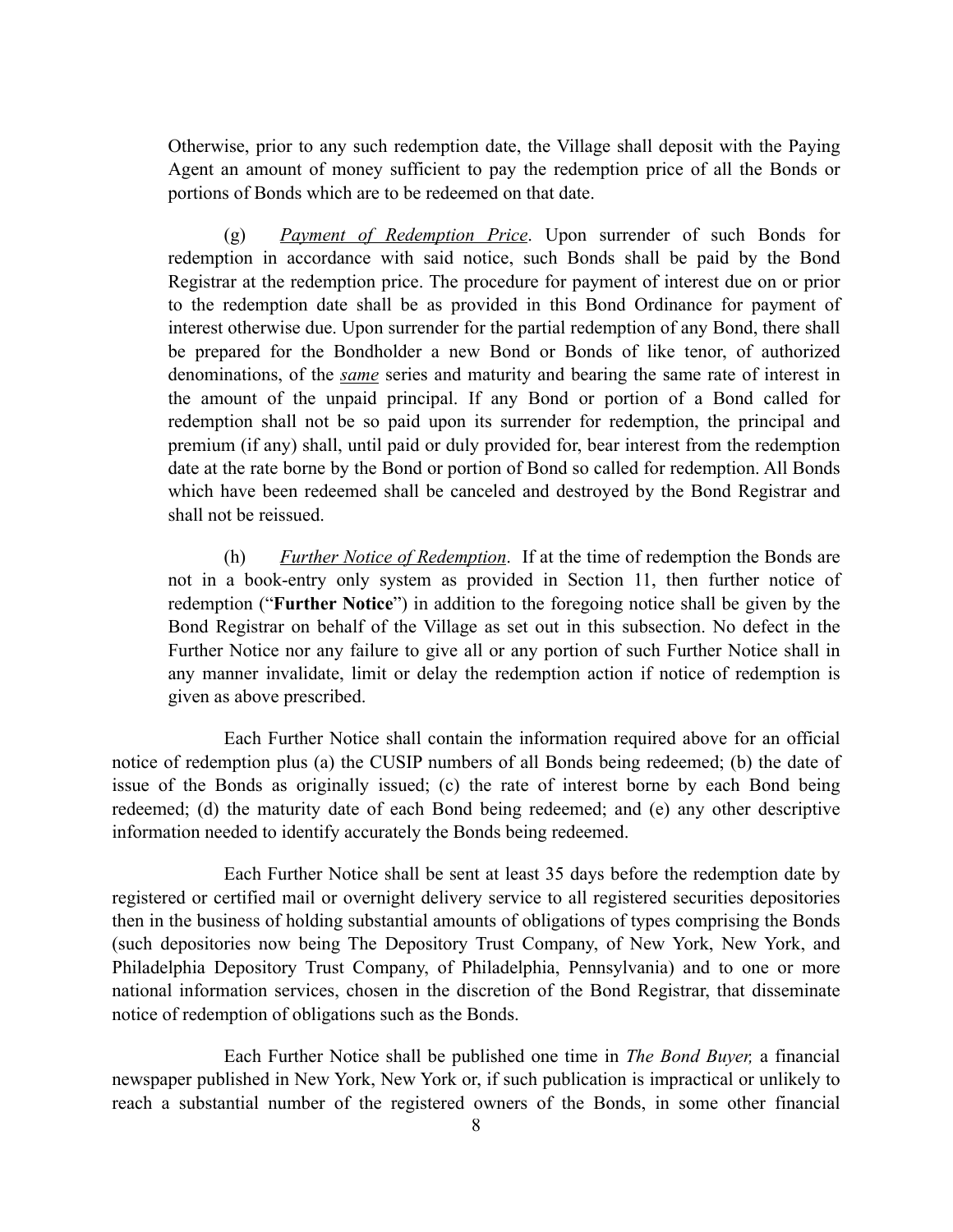newspaper or journal which regularly carries notices of redemption of obligations similar to the Bonds, such publication to be made at least 30 days prior to the date fixed for redemption.

### 7. **Execution and Authentication of Bonds**.

(a) *Execution*. Each Bond shall be executed by the manual or facsimile signature of the President and the manual or facsimile signature of the Village Clerk and shall have the corporate seal of the Village affixed to or impressed on it (or a facsimile of that seal printed on it). The President and the Village Clerk (if they have not already done so) are authorized, if necessary, to file with the Illinois Secretary of State their manual signatures certified by them pursuant to the Uniform Facsimile Signatures of Public Officials Act, as amended, which shall authorize the use of their facsimile signatures to execute the Bonds should that be necessary. Each Bond so executed shall be as effective as if manually executed. In case any officer of the Village whose signature or a facsimile of whose signature appears on the Bonds ceases to be such officer before authentication and delivery of any of the Bonds, that signature or facsimile signature shall nevertheless be valid and sufficient for all purposes, the same as if the officer had remained in office until authentication and delivery.

(b) *Authentication*. No Bond shall be valid for any purpose unless and until a certificate of authentication on that Bond substantially in the form set forth in the bond form attached as *Exhibit A* and incorporated in Section 13 of this Bond Ordinance has been duly executed by an authorized officer of the Authenticating Agent appointed below. That certificate upon any Bond shall be conclusive evidence that the Bond has been authenticated and delivered under this Bond Ordinance. It is not necessary that the same officer sign the certificate of authentication on all of the Bonds issued under this Bond Ordinance.

8. **Appointment of Paying Agent, Authenticating Agent and Bond Registrar**. The Village Treasurer is appointed as Paying Agent, Bond Registrar and Authenticating Agent under this Bond Ordinance.

9. **Payment of Principal and Interest**. The Bonds shall be payable in lawful money of the United States of America at the office of the Paying Agent. The principal of each Bond shall be payable at maturity upon presentment of the Bond at the office of the Paying Agent. Interest on each Bond shall be payable on each interest payment date by check or draft of the Paying Agent mailed to the person in whose name that Bond is registered on the books of the Bond Registrar at the close of business on the 15th day of the month next preceding that interest payment date. The Village shall deposit with the Paying Agent, at least five (5) days prior to each date on which any payment of principal of, redemption premium, if any, or interest on the Bonds is due, an amount in immediately available funds equal to the payment due on such due date.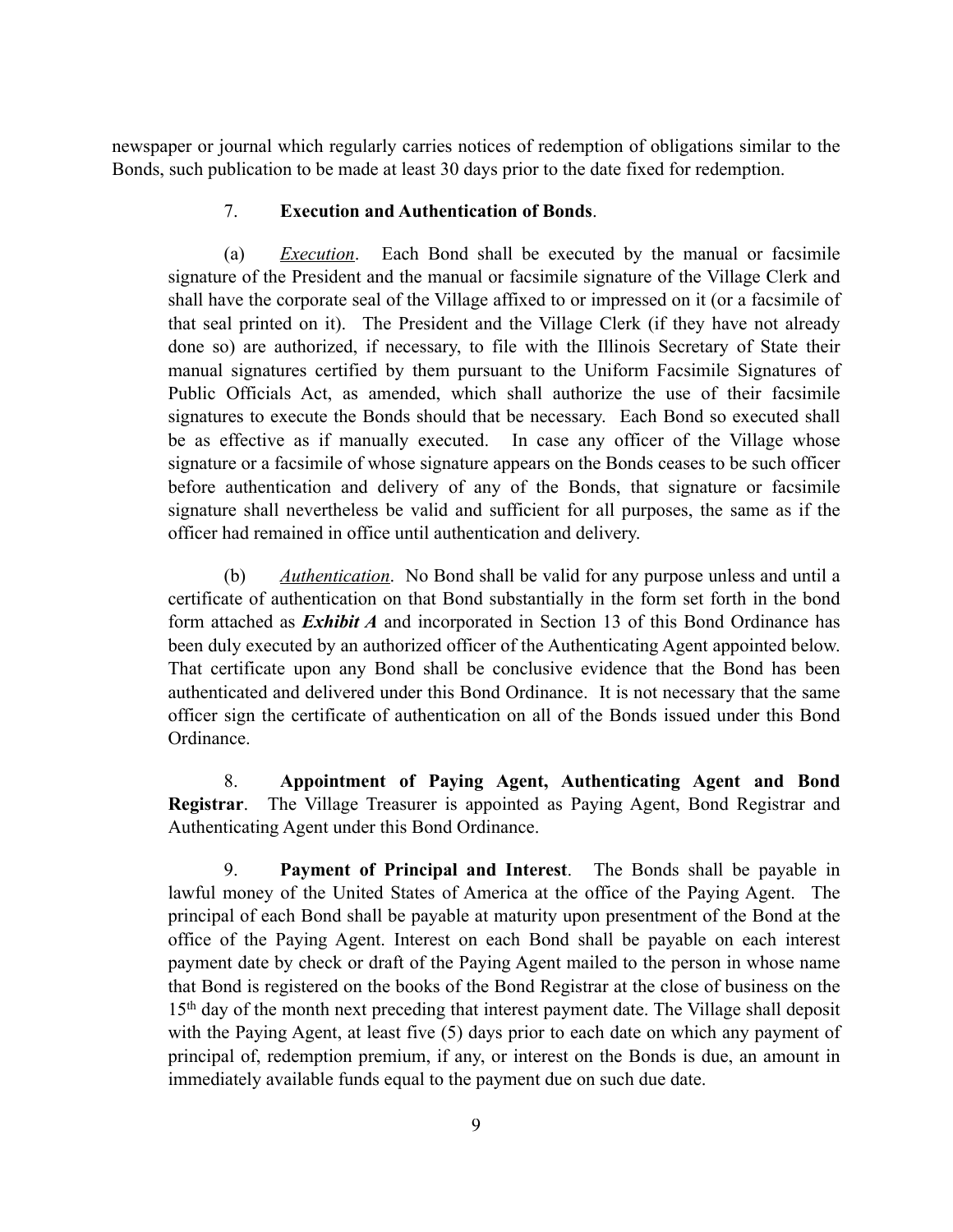10. **Registration, Transfer and Exchange of Bonds**. The Bonds shall be negotiable, subject to the following provisions for registration and registration of transfer. The Village shall maintain or cause to be maintained books for the registration of the Bonds at the office of the Bond Registrar ("**Bond Register**"). Each Bond shall be registered on those books. Transfer of each Bond shall be registered on those books only upon surrender of that Bond to the Bond Registrar by the registered owner or his or her attorney duly authorized in writing together with a written instrument of transfer satisfactory to the Bond Registrar duly executed by the registered owner or his or her duly authorized attorney. Upon surrender of a Bond for registration of transfer, the Village shall execute and the Authenticating Agent shall authenticate and deliver, in the name of the transferee, one or more new Bonds of the same aggregate principal amount and of the same maturity as the Bonds surrendered.

Bonds may be exchanged, at the option of the registered owner, for an equal aggregate principal amount of Bonds of any other authorized denominations upon surrender of those Bonds at the office of the Bond Registrar together with a written instrument of transfer satisfactory to the Bond Registrar duly executed by the registered owner or his or her duly authorized attorney.

In all cases in which the privilege of exchanging or transferring Bonds is exercised, the Village shall execute, the Authenticating Agent shall authenticate, and the Bond Registrar shall deliver, Bonds in accordance with the provisions of this Bond Ordinance. All Bonds surrendered in any exchange or transfer shall be canceled immediately by the Bond Registrar. The Village is authorized to prepare, and if it does so the Bond Registrar (or such other agent as the Corporate Authorities may from time to time designate) shall maintain custody of, multiple blank Bonds executed on behalf of the Village as provided in Section 7(a) for use in connection with the transfer and exchange of Bonds.

For every exchange or registration of transfer of Bonds, the Village or the Bond Registrar may make a charge sufficient to reimburse it for any tax, fee or other governmental charge, other than one imposed by the Village, required to be paid with respect to that exchange or transfer, and payment of that charge by the person requesting exchange or registration of transfer shall be a condition precedent to that exchange or registration of transfer. No other charge may be made by the Village or the Bond Registrar as a condition precedent to exchange or registration of transfer of any Bond.

The Bond Registrar shall not be required to exchange or register the transfer of any Bond (a) during the period from the close of business on the 15<sup>th</sup> day of the month preceding an interest payment date on the Bonds to the opening of business on such interest payment date, or (b) after notice of redemption of that Bond or any portion of that Bond has been mailed, or (c) during the 15 days next preceding mailing of a notice of redemption of Bonds.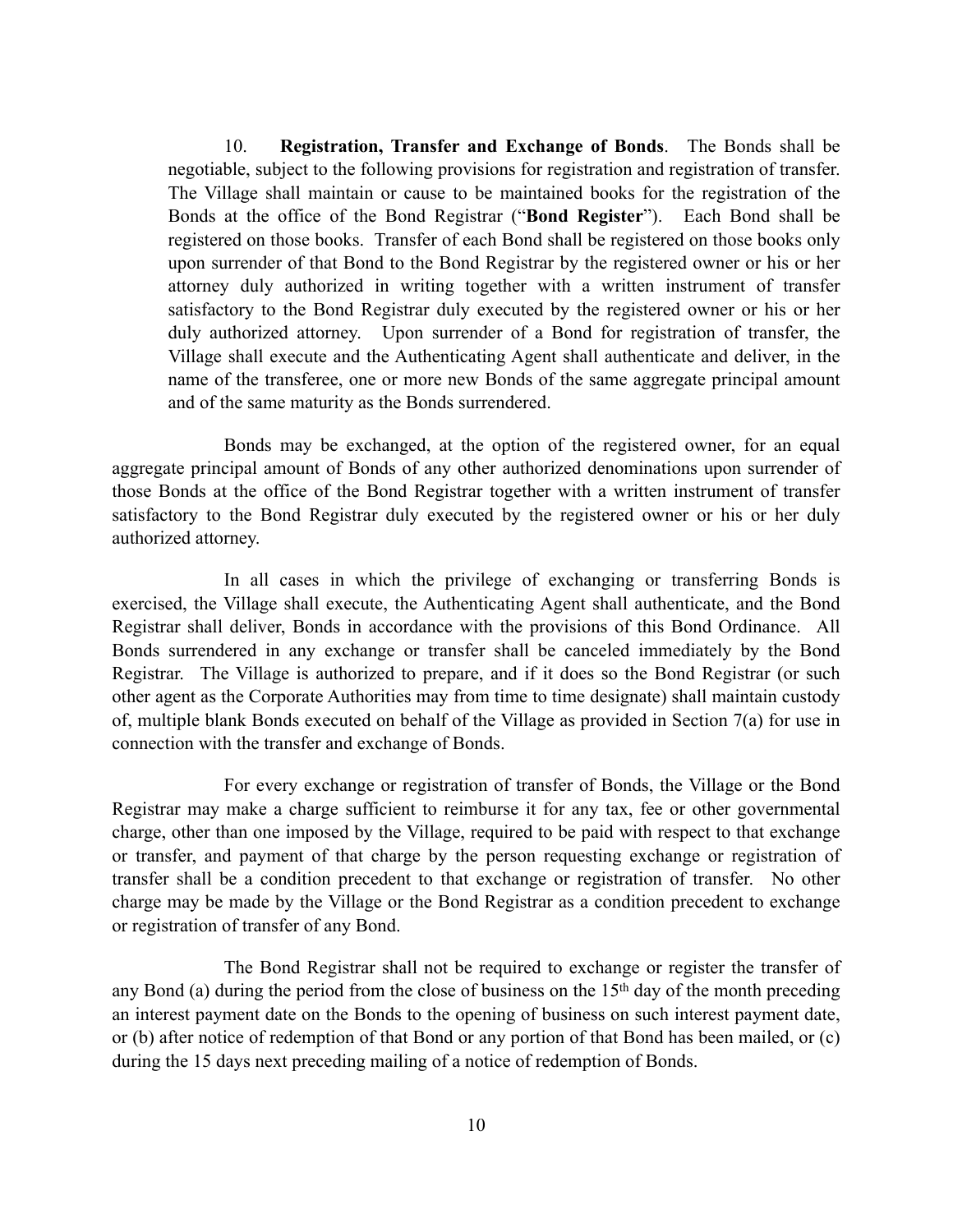#### 11. **Book-Entry Only System for the Bonds**.

(a) *General*. The Bonds shall be initially issued in the form of a separate single fully registered Bond for each of the maturities. Upon initial issuance, the ownership of each such Bond shall be registered in the Bond Register in the name of Cede & Co., as nominee of The Depository Trust Corporation ("**DTC**"), and except as provided in subsections (d) and (e) of this Section, all of the outstanding Bonds shall be registered in the Bond Register in the name of Cede & Co., as nominee of DTC.

(b) *Limitations on Obligations*. With respect to Bonds registered in the Bond Register in the name of Cede & Co., as nominee of DTC, the Village and the Bond Registrar shall have no responsibility or obligation to any participating member of DTC ("**DTC Participant**") or to any person on behalf of whom such a DTC Participant holds an interest in the Bonds. Without limiting the immediately preceding sentence, the Village, the Paying Agent and the Bond Registrar shall have no responsibility or obligation with respect to  $(i)$  the accuracy of the records of DTC, Cede & Co. or any DTC Participant with respect to any ownership interest in the Bonds, (ii) the delivery to any DTC Participant or any other person, other than a Bondholder, as shown in the Bond Register, of any notice with respect to the Bonds, including any notice of redemption, or (iii) the payment to any DTC Participant or any other person, other than a Bondholder, as shown in the Bond Register, of any amount with respect to principal of, premium, if any, or interest on the Bonds.

(c) *Persons Treated as Owners Under Book-Entry Only System*. Notwithstanding any other provision of this Bond Ordinance to the contrary, the Village and the Bond Registrar shall be entitled to treat and consider the person in whose name such Bond is registered in the Bond Register as the absolute owner of such Bond for the purpose of payment of principal, premium, if any, and interest on such Bond, for the purpose of giving notices of redemption and other matters with respect to such Bond, for the purpose of registering transfers with respect to such Bond, and for all other purposes whatsoever. The Bond Registrar shall pay all principal of, premium, if any, and interest on the Bonds only to or upon the order of the respective Bondholders, as shown in the Bond Register as provided in this Bond Ordinance, or their respective attorneys duly authorized in writing, and all such payments shall be valid and effective to satisfy and discharge the Village's obligations fully with respect to payment of principal of, premium, if any, and interest on the Bonds to the extent of the sum or sums so paid. No person other than a Bondholder, as shown in the Bond Register, shall receive a Bond certificate evidencing the obligation of the Village to make payments of principal, premium, if any, and interest pursuant to this Bond Ordinance.

(d) *Substitution of DTC Nominee*. Upon delivery by DTC to the Bond Registrar of written notice to the effect that DTC has determined to substitute a new nominee in place of Cede  $\&$  Co., and subject to the provisions in this Bond Ordinance,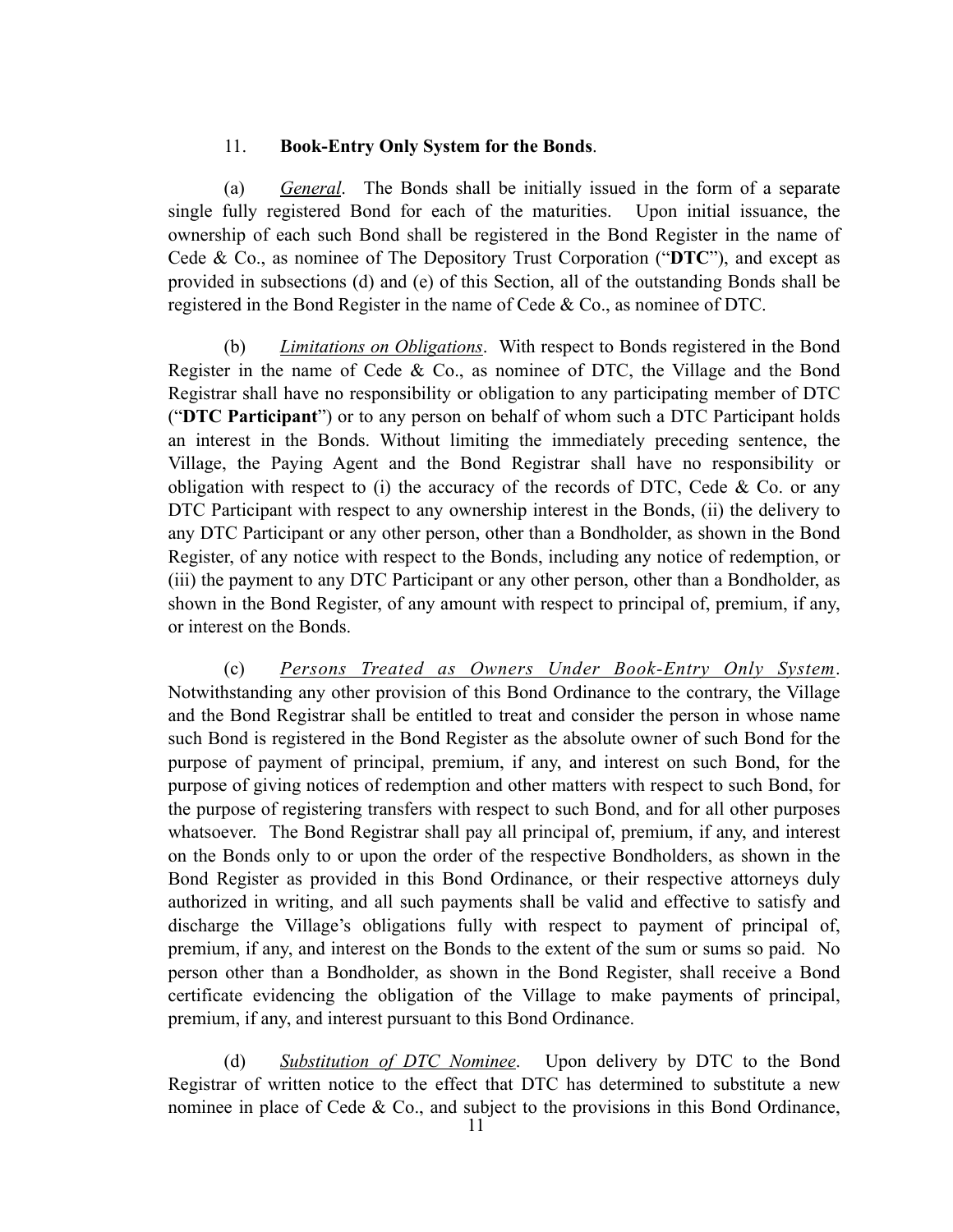with respect to interest checks or drafts being mailed to the registered owner as of the close of business on the Record Date, the words "Cede & Co" in this Bond Ordinance shall refer to such new nominee of DTC; and upon receipt of such a notice the Bond Registrar shall promptly deliver a copy of the same to each Paying Agent, if any.

(e) *Successor Securities Depository; Transfers Outside Book-Entry Only System*. If the Village or the Bond Registrar determines that DTC is incapable of discharging its responsibilities described in this Bond Ordinance and in a letter of representations executed in connection with the delivery of the Bonds (the "**Letter of Representations**") or that it is in the best interest of the beneficial owners of the Bonds that they be able to obtain certificated Bonds, the Village or the Bond Registrar shall (i) appoint a successor securities depository, qualified to act as such under Section 17(a) of the Securities Act of 1934, as amended, notify DTC and DTC Participants of the appointment of such successor securities depository and transfer one or more separate Bond certificates to such successor securities depository or (ii) notify DTC and DTC Participants of the availability through DTC of Bond certificates and transfer one or more separate Bond certificates to DTC Participants having Bonds credited to their DTC accounts. In such event, the Bonds shall no longer be restricted to being registered in the Bond Register in the name of Cede & Co., as nominee of DTC, but may be registered in the name of the successor securities depository, or its nominee, or in whatever name or names Bondholders transferring or exchanging Bonds shall designate, in accordance with the provisions of this Bond Ordinance.

(f) *Payments and Notices to DTC Nominee*. Notwithstanding any other provision of this Bond Ordinance to the contrary, so long as any Bond is registered in the name of Cede  $\&$  Co., as nominee of DTC, all payments with respect to principal of, premium, if any, and interest on such Bond and all notices with respect to such Bond shall be made and given, respectively, in the manner provided in the representation letter described above. The Bond Registrar shall request in each notice sent to Cede & Co. pursuant to the terms of this Bond Ordinance that Cede  $\&$  Co. forward or cause to be forwarded such notice to the DTC Participants, but neither the Bond Registrar nor the Village shall be liable if the Bond Registrar fails to make such request or if Cede & Co. fails to honor such request.

(g) *Blanket Letter of Representations.* The President or, in her absence, the Village Clerk or the Village Treasurer, are each authorized to execute and deliver to DTC and the Paying Agent DTC's standard form of "Blanket Letter of Representations" if the City has not done so in the past.

12. **Persons Treated as Owners of Bonds**. The Village and the Paying Agent and Bond Registrar may treat the registered owner of any Bond as its absolute owner, whether or not that Bond is overdue, for the purpose of receiving payment of the principal of or interest on that Bond and for all other purposes, and neither the Village nor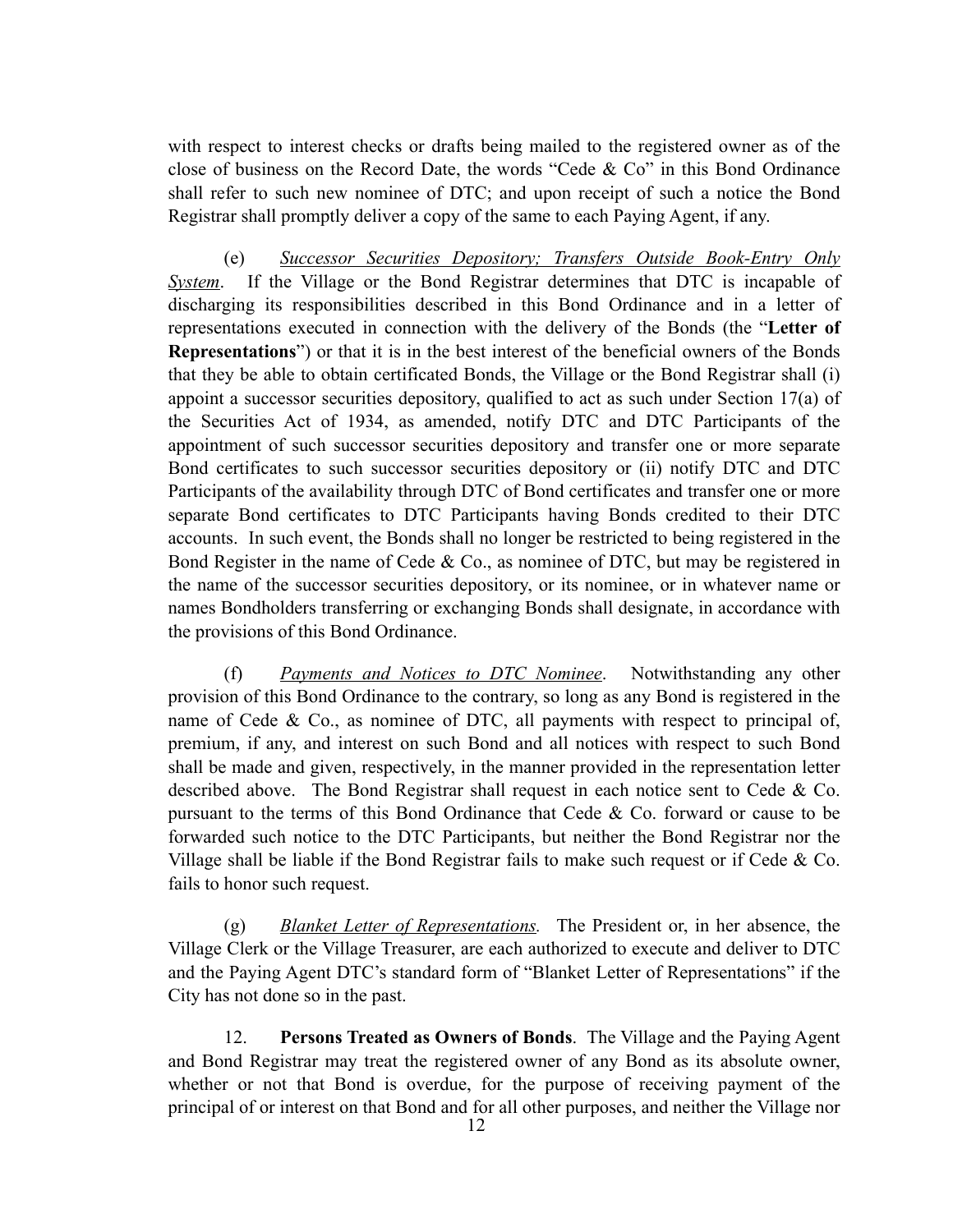the Bond Registrar and Paying Agent shall be affected by any notice to the contrary. Payment of the principal of and interest on each Bond shall be made only to its registered owner, and all such payments shall be valid and effective to satisfy the obligation of the Village on that Bond to the extent of the amount paid.

13. **Form of the Bonds**. The Bonds shall be in substantially the form set forth in *Exhibit A* to this Bond Ordinance, which Exhibit is incorporated by reference in this Section 13 and shall for all purposes be a part of this Bond Ordinance.

14. **Nature of Obligation**.The Bonds shall constitute general obligations of the Village. The Taxes and the full faith and credit of the Village are pledged to the payment of the principal of and interest on the Bonds.

### 15. **Sale and Delivery of Bonds; Determination of Terms of Bonds; Ratification of Certain Actions; Authentication and Delivery of Bonds**.

(a) The Authorized Officer is authorized to determine the terms of the Bonds and to sell the Bonds, on such terms as the Authorized Officer may deem to be in the best interests of the Village within the limitations set forth in this Bond Ordinance, *provided* that the principal amount of and interest on the Bonds sold of each maturity in the aggregate (after taking into account mandatory sinking fund redemptions) shall not exceed the amounts levied to pay such amounts in Section 18 of this Bond Ordinance. The Authorized Officer may in the Determination Certificate make such changes to the terms of the Bonds and the form of the Bonds from those provided in this Bond Ordinance as he or she shall determine but which shall result in the Bonds having substantially the terms and being in substantially the form provided by this Bond Ordinance. The Authorized Officer is further authorized to take the actions and execute and deliver the documents and instruments specified in this Bond Ordinance and to execute and deliver such other documents and take such other actions as may be necessary or desirable in connection with the Bonds, including, but not limited to, the exercise following the delivery date of such Bonds of any power or authority delegated to the Authorized Officer under this Bond Ordinance upon original issuance, but subject to any limitations on or restrictions of such power or authority set forth in this Bond Ordinance.

(b) The Authorized Officer is authorized to execute on behalf of the Village a contract for the sale by the Village of the Bonds pursuant to a negotiated sale. The Village shall enter into a bond purchase agreement (a "**Bond Purchase Agreement**") with the Purchaser substantially in the form used in connection with previous bond issues of the Village, with appropriate revisions to reflect the terms and provisions of the Bonds and such other revisions in text as the Authorized Officer shall determine are necessary or desirable in connection with the sale of the Bonds. The Authorized Officer is authorized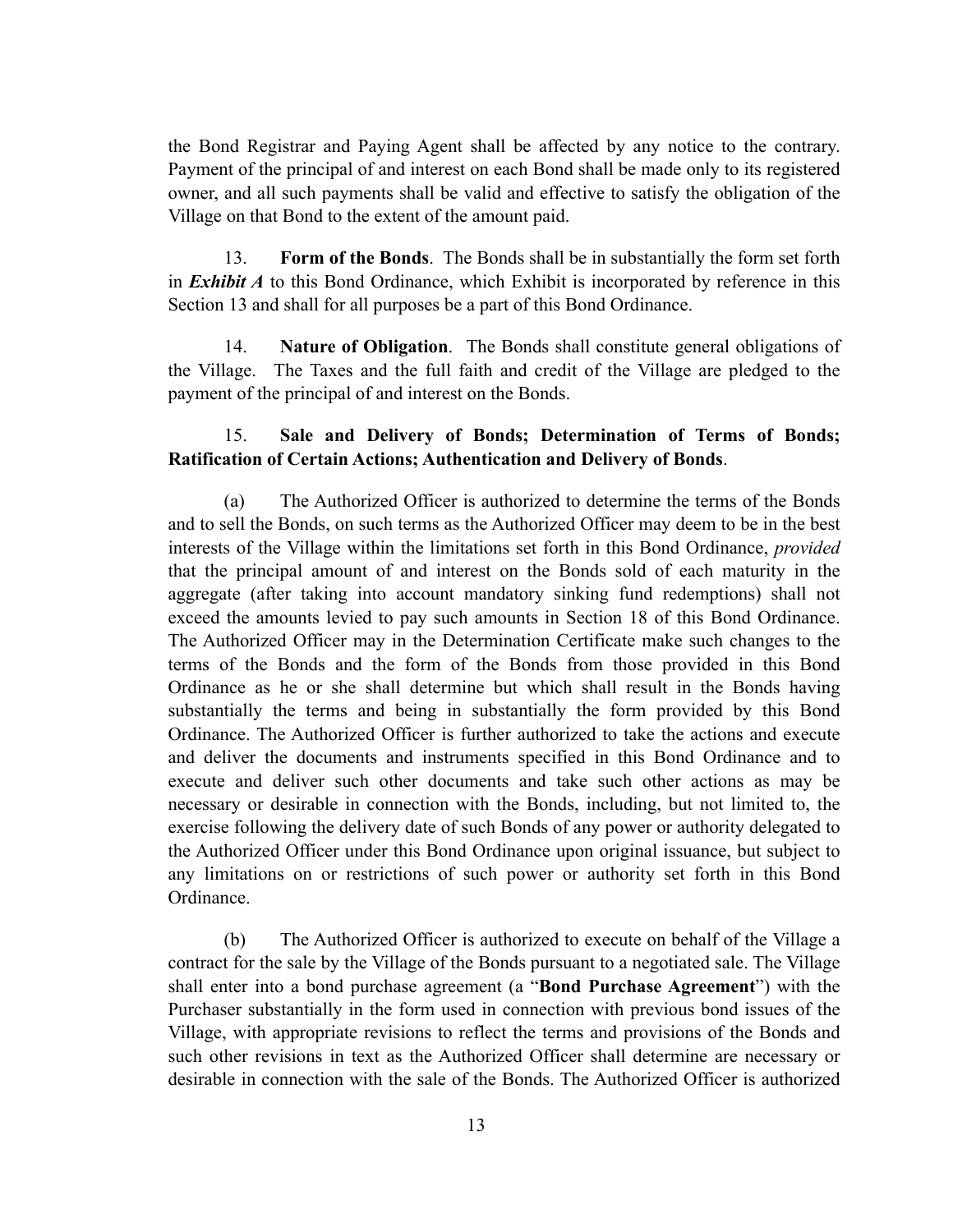and directed to execute the Bond Purchase Agreement on behalf of and in the name of the Village.

(c) Upon a finding by the Authorized Officer that the purchase of municipal bond insurance for the Bonds is likely to facilitate the marketing and sale of such Bonds and permit completion of such sale in a timely fashion, and that such insurance is available at an acceptable premium, the Authorized Officer is authorized to cause the Village to purchase a policy of municipal bond insurance for such Bonds, payable from amounts received from the sale of such Bonds, and (i) to include in the Determination Certificate such customary terms relating to the insurance for Bonds as the provider of such municipal bond insurance policy may require or (ii) to execute any related agreements with the provider of such municipal bond insurance policy containing such terms. Such policy shall be provided by a bond insurance company or association approved by the Authorized Officer.

(d) Subsequent to the sale of the Bonds, the Authorized Officer shall file in the office of the Village Clerk, addressed to the Corporate Authorities, (i) a Determination Certificate setting forth the terms and terms of sale of the Bonds, including, without limitation, the aggregate principal amount of the Bonds (which may not exceed \$1,500,000), the Dated Date of the Bonds, the interest rate or rates per year payable on the Bonds (which shall result in a net interest cost for the Bonds not exceeding 5.00%), the maturities of the Bonds (which shall be not later than December 1, 2019), the issuance of the Bonds as serial bonds, Term Bonds, or any combination of serial bonds and Term Bonds, the prices and other terms upon which the Bonds are subject to redemption (at a redemption price not exceeding par plus a redemption premium not exceeding three percent of the principal amount of the Bonds to be redeemed plus accrued interest to the date of redemption), the amount of any net original issue discount or net original issue premium upon the sale of the Bonds (which shall not exceed in the aggregate an amount equal to 10% of the face amount of the Bonds), the sale price of the Bonds (which shall be in the aggregate not less than 98 percent of the original principal amount net of any net original issue discount or premium), and the amounts of the proceeds of sale of the Bonds to be applied to the purposes as provided in Section 17, all as provided in and subject to the limitations expressed in this Bond Ordinance, and such Determination Certificate shall be deemed a part of this Bond Ordinance; (ii) an executed copy of the Bond Purchase Agreement; and (iii) the final Official Statement. The determinations made by the Authorized Officer in the Determination Certificate shall be final, conclusive, and binding upon the Village, the Bond Registrar, the Purchaser and the subsequent holders from time to time of the Bonds if within the limitations set forth in this Section 15(d).

(e) If the Bonds are sold so as to require the levy of taxes in 2014 or any subsequent year less than the aggregate amount levied pursuant to Section 18 of this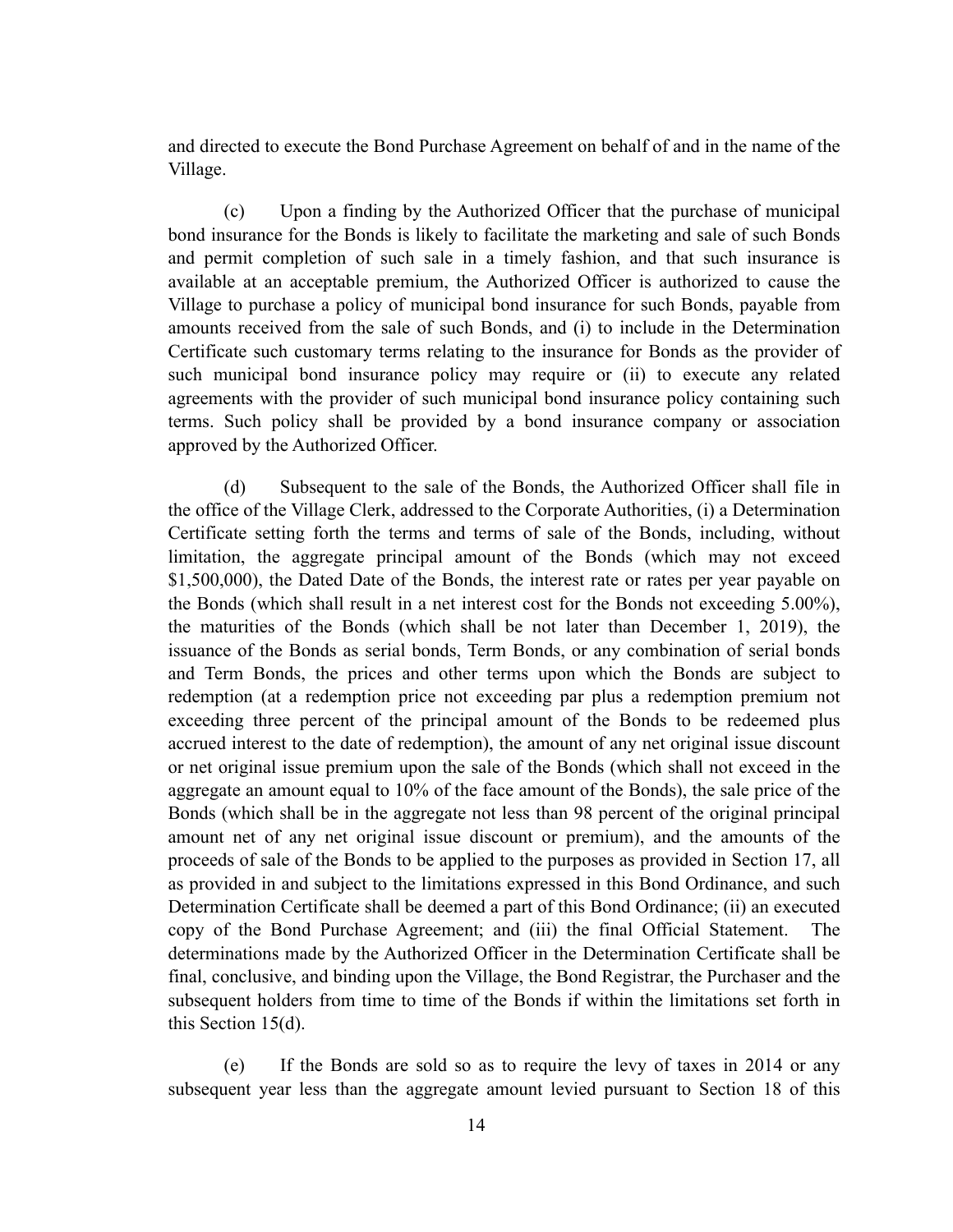Bond Ordinance, then the Authorized Officer shall include, in the Determination Certificate, the amount of any reduction in the amount levied pursuant to Section 18 for 2014 and any subsequent year resulting from the sale of Bonds with lesser maturities (after taking into account mandatory redemptions) or lesser payments of interest, and, in addition, the Treasurer shall file in the office of the County Clerk of The County of Cook a certificate of tax abatement for such years. Any certificate of tax abatement delivered pursuant to this paragraph shall refer to the amount of taxes levied pursuant to Section 18, shall indicate the amount of reduction in the amount of taxes levied pursuant to Section 18 resulting from the sale of the Bonds, which reduced amount is to be abated from such taxes, and shall further indicate the remainder of such taxes which is to be extended for collection by the County Clerk.

(f) The Bonds shall be executed as provided in this Bond Ordinance and shall be delivered to the Treasurer. The Treasurer is authorized to deliver the Bonds to the Authenticating Agent and the Authenticating Agent is authorized and directed to authenticate the Bonds and deliver them to the Purchaser upon receipt by the Village of the purchase price specified in the Determination Certificate.

16. **Preliminary Official Statement; Official Statement**. The Village shall cause there to be prepared and delivered to prospective purchasers of the Bonds a preliminary Official Statement substantially in the form used in connection with prior general obligation bond issues of the Village, with appropriate revisions to reflect the terms and provisions of the Bonds and such other revisions in text as the Authorized Officer shall determine are necessary or desirable in connection with the sale of the Bonds. Upon sale of the Bonds, the Authorized Officer is authorized and directed to cause the final Official Statement respecting such Bonds, in substantially the form of the preliminary Official Statement with appropriate revisions to reflect the final terms and terms of sale of the Bonds, to be prepared and executed on behalf of the Village and (i) delivered to the Purchaser and (ii) filed with the Village Clerk and addressed to the Corporate Authorities. The circulation by the Purchaser of the preliminary Official Statement and the final Official Statement is authorized and approved.

17. **Application of Bond Proceeds; Appropriation**. The proceeds derived from the sale of the Bonds shall be applied as follows:

- (i) Accrued interest received by the Village upon the sale of the Bonds, if any, shall be deposited by the Village Treasurer into the Bond Fund and used to pay the first interest coming due on the Bonds.
- (ii) An amount not to exceed \$25,000 of the proceeds of the sale of the Bonds shall be paid to the Village to reimburse the Village for all or a portion of the interest paid on the Refunded Bonds on December 1, 2014.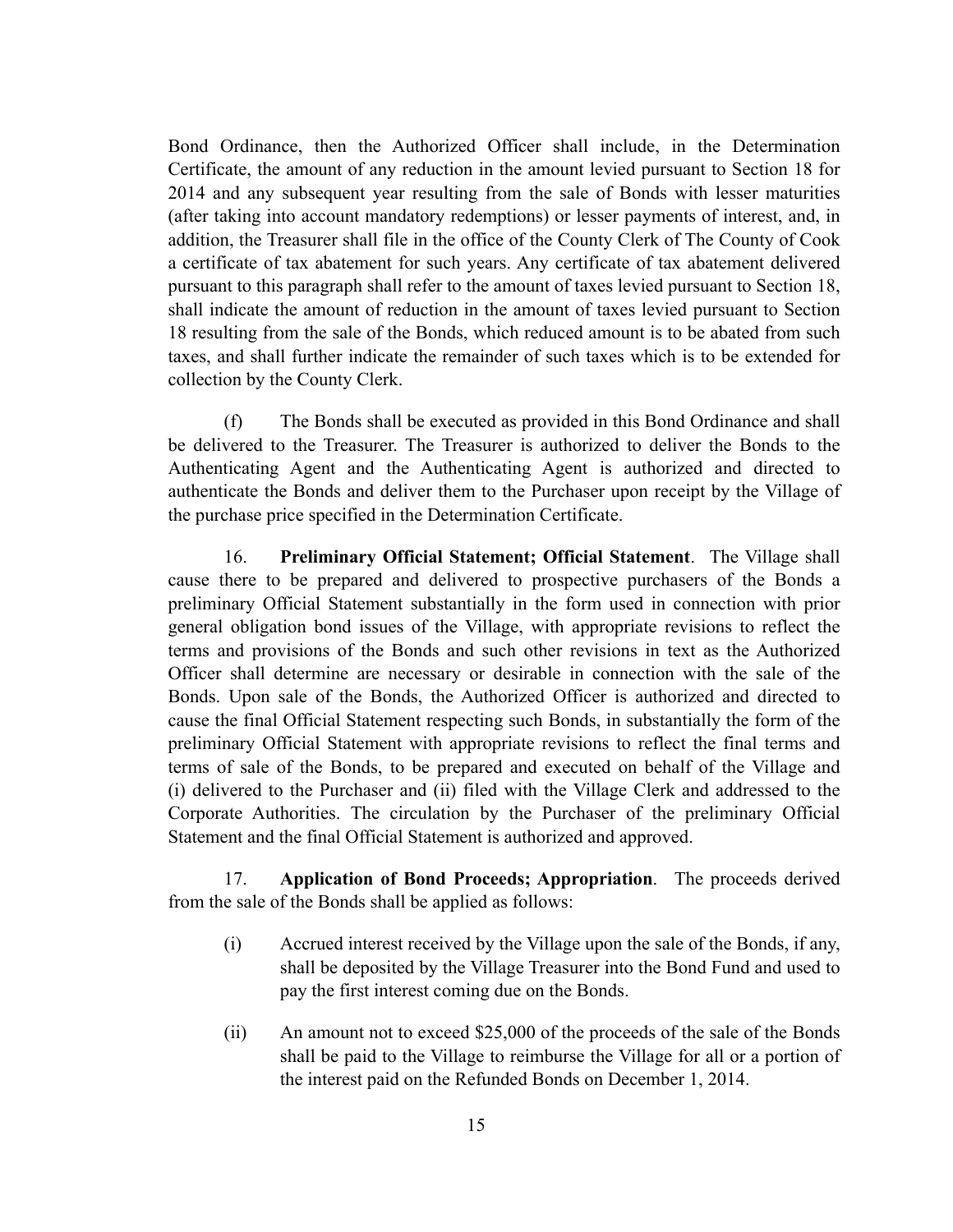- (iii) An amount of the proceeds of sale of the Bonds specified in the Determination Certificate shall be applied within 90 days of the date of delivery of the Bonds to redeem and retire the Refunded Bonds. The Village directs the Village Treasurer in his capacity as Paying Agent for the Refunded Bonds under the Prior Ordinance, to give timely notice of redemption of the Refunded Bonds which shall be redeemed in accordance with the provision of the Prior Ordinance.
- (iv) An amount of the proceeds of sale of the Bonds specified in the Determination Certificate shall be deposited by the Village Treasurer into a "Bonds Expense Fund" (the "**Expense Fund**") which is created by this Bond Ordinance, and shall be disbursed from time to time to pay issuance expenses incurred in the issuance of the Bonds. Moneys on deposit in the Expense Fund are appropriated for such purpose. Moneys on deposit in the Expense Fund shall be disbursed in accordance with usual Village procedures for the disbursement of funds, which disbursements are expressly authorized. The Village Treasurer is authorized to invest such moneys pending their application to pay issuance costs as permitted by applicable Illinois law. Moneys not disbursed from the Expense Fund within six months of the date of issuance of the Bonds shall be transferred by the Village Treasurer and deposited in the Bond Fund. Any deficiencies in the Expense Fund shall be paid by the Village.
- (v) An amount of the proceeds of sale of the Bonds specified in the Determination Certificate shall be deposited by the Village Treasurer into a "Bonds Project Fund" (the "**Project Fund**") which is created by this Bond Ordinance, and shall be disbursed from time to time to pay costs of the various capital improvements and capital equipment. Moneys on deposit in the Project Fund are appropriated for such purpose. Moneys on deposit in the Project Fund shall be disbursed in accordance with usual Village procedures for the disbursement of funds, which disbursements are expressly authorized. The Village Treasurer is authorized to invest such moneys pending their application to pay issuance costs as permitted by applicable Illinois law.

All amounts received upon the sale of the Bonds, together with all interest and other investment earnings on those amounts, are appropriated and set aside for the purposes for which the Bonds are being issued as set forth in this Bond Ordinance.

18. **Tax Levy**. There is levied a direct annual *ad valorem* tax (the "**Taxes**") upon all taxable property within the Village sufficient to pay and discharge the principal of the Bonds at maturity and to pay interest on the Bonds due for each year, including specifically the following amounts for each of the following years: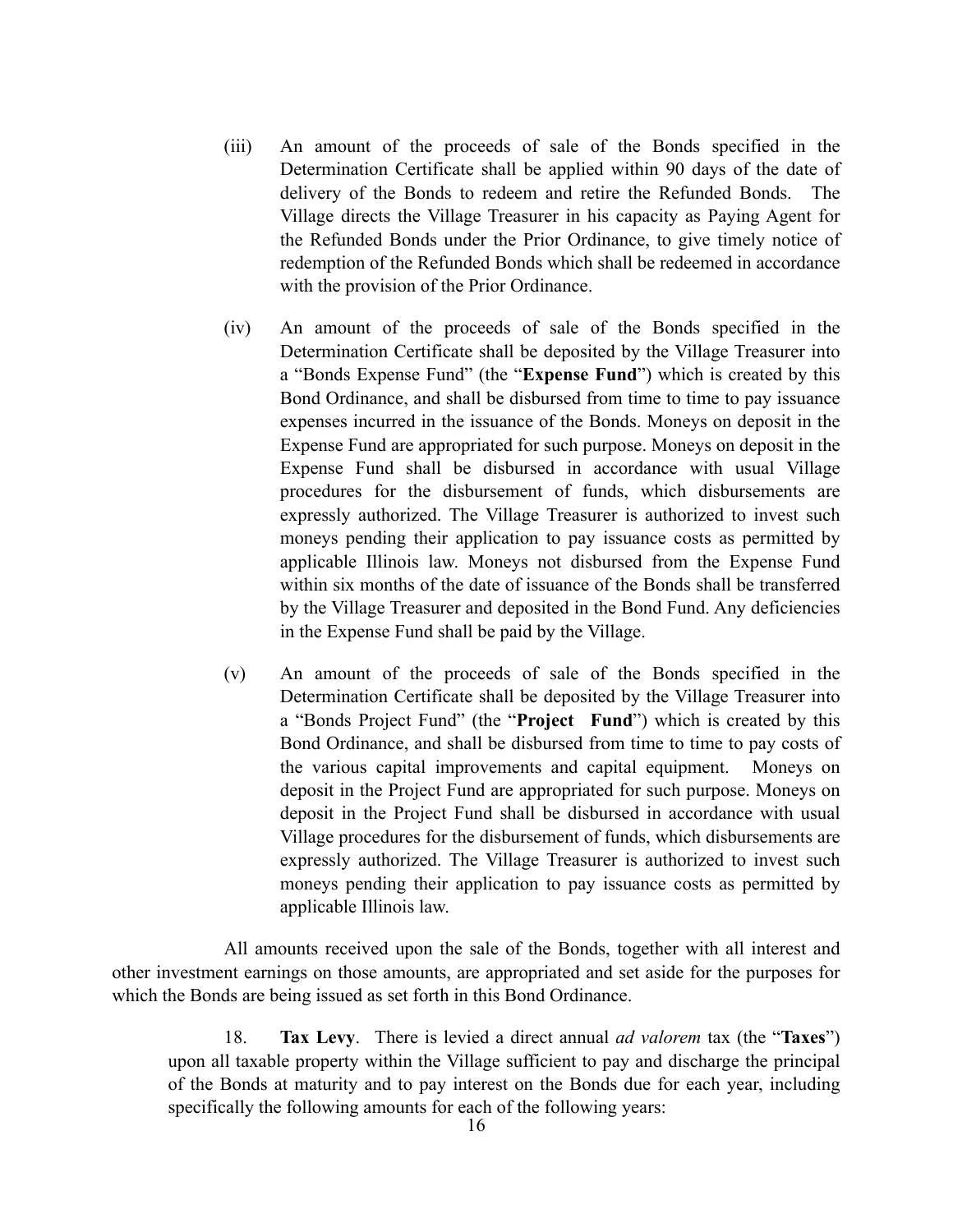| <b>Year of Levy</b> | <b>An amount Sufficient</b><br>to Produce the Sum of: |
|---------------------|-------------------------------------------------------|
| 2014                | \$200,000 to pay principal and interest               |
| 2015                | \$200,000 to pay principal and interest               |
| 2016                | \$200,000 to pay principal and interest               |
| 2017                | \$200,000 to pay principal and interest               |
| 2018                | \$800,000 to pay principal and interest               |

The Taxes shall be in addition to and in excess of all other taxes levied by the Village. If, at any time following the extension of any Taxes, sufficient funds are not on hand from amounts derived from the Taxes to make a payment of interest or principal on the Bonds as it becomes due, that payment shall be made from the general funds of the Village. Those general funds shall be reimbursed from the amounts derived from the Taxes when those amounts shall be on hand (and not needed for paying other payments of interest or principal then coming due on the Bonds). The Village pledges the Taxes irrevocably to the payment of the Bonds.

19. **Filing of Tax Levy; Duties of County Clerk**. A certified copy of this Bond Ordinance shall be filed after its effective date and prior to the issuance and delivery of the Bonds with the County Clerk. It shall be the duty of the County Clerk in each year to ascertain the rate necessary to produce the tax levied in Section 18 of this Bond Ordinance and to extend that tax for collection on the tax books against all of the taxable property situated within the Village, without limitation as to rate or amount, in connection with other taxes levied in such year for general Village purposes. Such taxes shall be computed, extended and collected in the same manner as is now or may subsequently be provided for the computation, extension and collection of taxes for general purposes of the Village. The taxes levied and extended pursuant to this Bond Ordinance shall be in addition to and in excess of all other taxes levied by the Village. The taxes levied by this Bond Ordinance (i) shall be abated as provided in Section 15(e) and (ii) may be abated to the extent that the Village has money on hand, and has irrevocably set aside in the Bond Fund, the sums necessary to pay principal and interest on the Bonds, as provided in Section 21.

### 20. **Bond Fund; Appropriation**.

(a) *Creation and Administration of Bond Fund*. There is established a separate and special fund for the purpose of paying principal of and interest on the Bonds, designated as "The General Obligation Bonds, Series 2014, Principal and Interest Fund" (the "**Bond Fund**"). The Bonds are secured by a pledge of all of the moneys from time to time on deposit in the Bond Fund, and such pledge is irrevocable until the obligations of the Village are discharged under this Bond Ordinance. The deposit of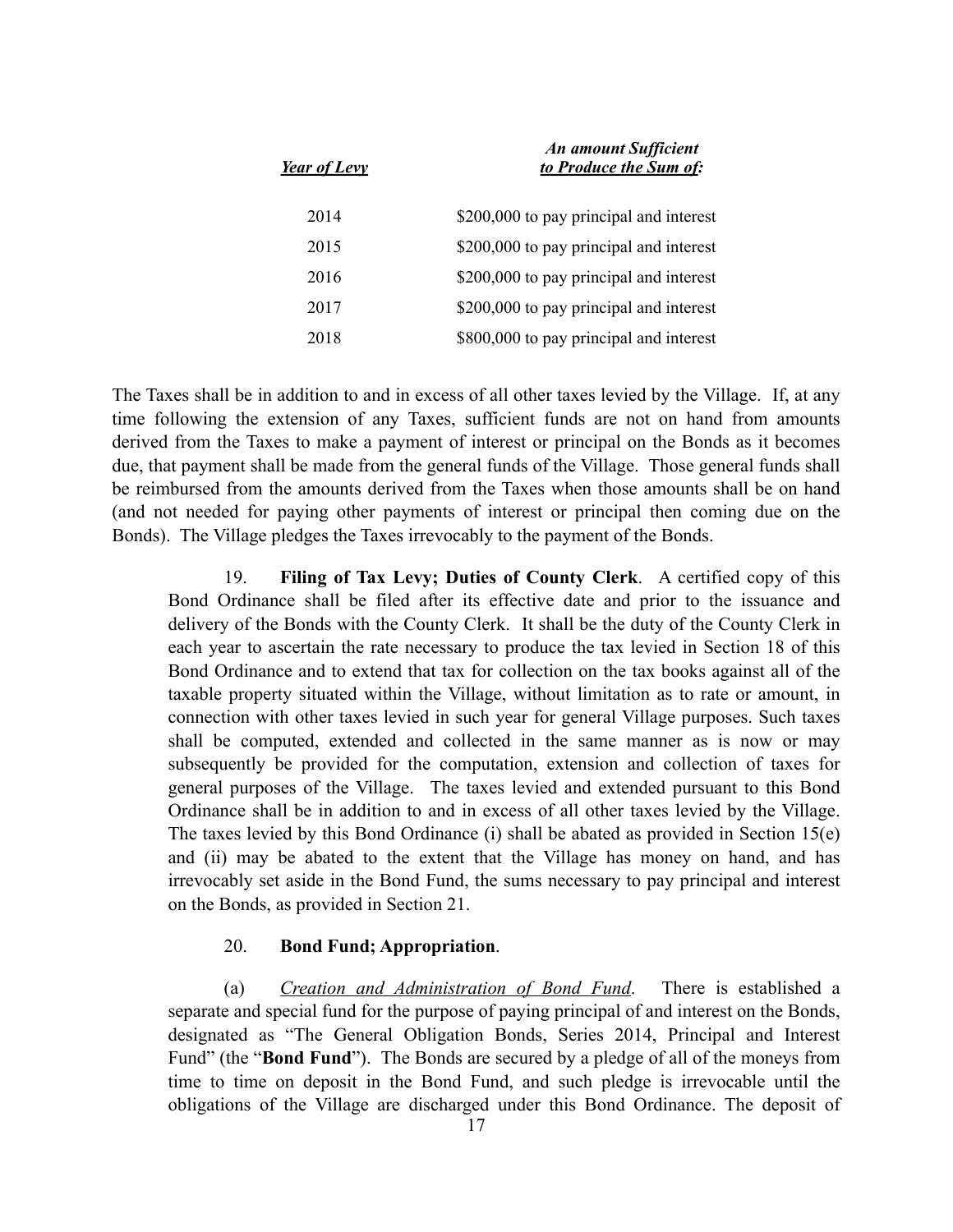moneys in the Bond Fund and investments of moneys on deposit in the Bond Fund may be commingled for deposit and investment purposes with other funds of the Village established solely for paying principal of and interest on other general obligation bonds of the Village, if any. Moneys in the Bond Fund shall never be commingled with or loaned to any other funds of the Village which were not established for such a purpose or which are used for any other purpose, as long as any Bonds are outstanding and unpaid. All interest and other investment earnings on the Bond Fund shall become, when received, a part of the Bond Fund, but this paragraph shall not prevent the Village from transferring interest and other investment earnings on the Bond Fund to general operating funds of the Village, as long as doing so shall not result in the amounts in the Bond Fund being insufficient to pay principal of and interest on the Bonds as they come due.

(b) *Taxes*. The Taxes are to be paid to the Village Treasurer by the officers who collect or receive the Taxes. When received, the Taxes shall be deposited into the Bond Fund.

(c) *Appropriation*.Amounts deposited in the Bond Fund are appropriated for and irrevocably pledged to, and shall be used only for the purpose of, paying the principal of and interest on the Bonds, or reimbursing general funds of the Village expended for those purposes as provided in Section 18 of this Bond Ordinance, or for making transfers from the Bond Fund of interest and other investment earnings as allowed by this Section.

(d) *Investment of Funds*. Moneys on deposit in the Bond Fund may be invested from time to time pursuant to any authorization granted to municipalities by Illinois statute or court decision. Any such investments may be sold from time to time by the Village as moneys are needed for the purposes for which the Bond Fund has been created. In addition, the Village Treasurer shall sell such investments when necessary to remedy any deficiency in the Bond Fund. Any investment earnings shall be attributed to the Bond Fund. Investments in the Bond Fund shall mature or be subject to redemption at the option of the holder prior to the time when needed, and, in any event, within 6 months of the date of investment. Moneys in the Bond Fund shall be invested by the Village Treasurer, if necessary, in investments restricted as to yield, which investments may be in United States Treasury Obligations - State and Local Government Series, if available, and to such end the Village Treasurer shall refer to any investment restrictions covenanted by the Village or any officer of the Village as part of the transcript of proceedings for the issuance of the Bonds, and to appropriate opinions of counsel.

21. **Abatement of Taxes**. Whenever the Village has on hand money from legally available sources sufficient to provide in any year for all or any portion of the debt service on the outstanding Bonds payable from the Taxes for such year, the Corporate Authorities, or the officers of the Village acting with proper authority, may, subject to the following requirements, direct the abatement of the Taxes for such year and proper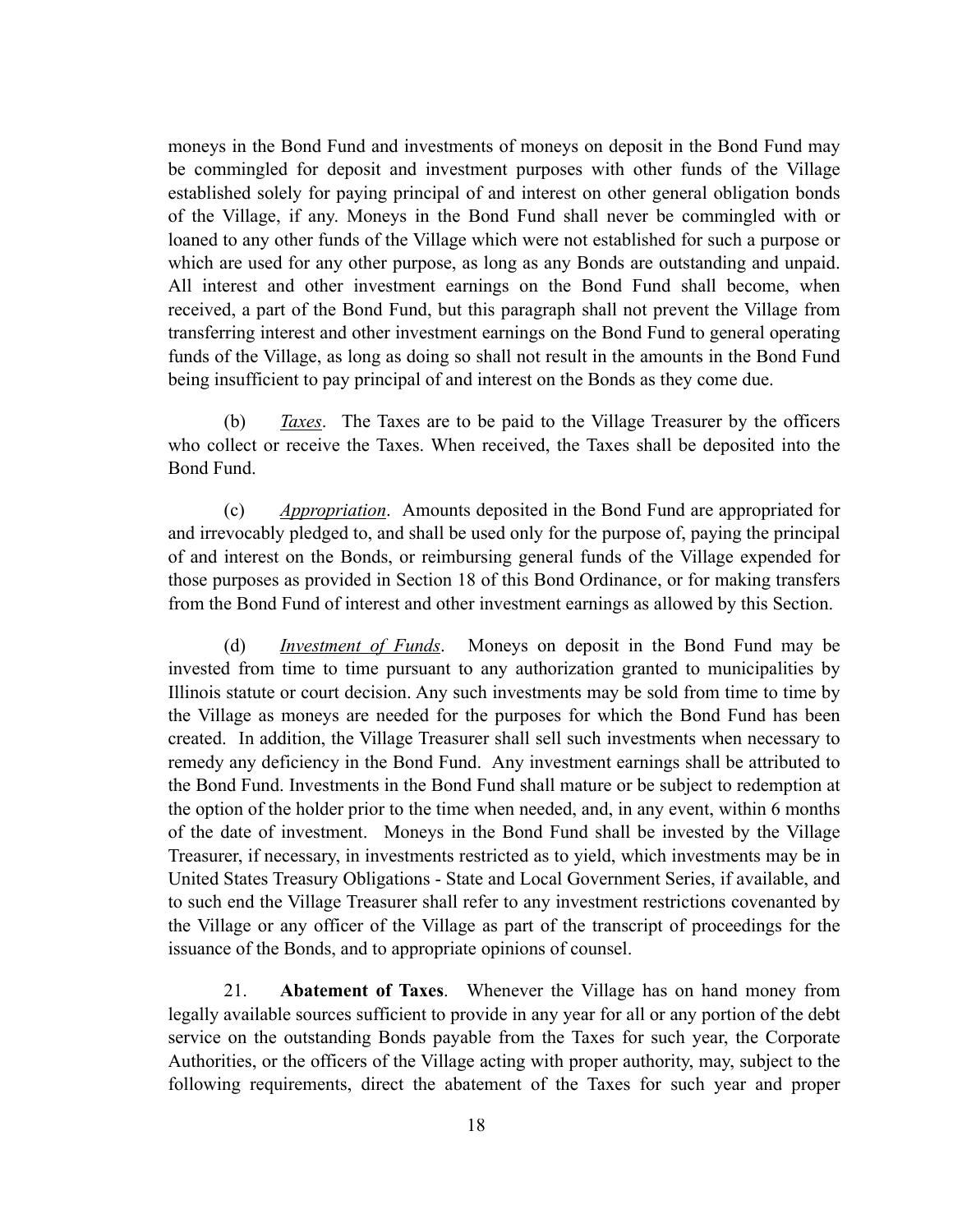notification of such abatement shall be filed with the County Clerk in a timely manner to effect such abatement.

In abating taxes, the Corporate Authorities shall adopt an ordinance or ordinances (the "**Abatement Ordinance**") setting forth the following items:

- (i) the amount of funds available from lawfully available sources or the reduction in debt service attributable to purchases by the Village of the Bonds to enable the abatement of the Taxes;
- (ii) an appropriation of such funds to pay principal of and interest on the Bonds;
- (iii) a direction to the Village Treasurer of the Village to deposit such funds not already held in the Bond Fund into that Fund or to reimburse a fund or account from which advances to the Bond Fund in anticipation of Taxes were made and thereupon to notify the County Clerk of such deposit;
- (iv) a statement of the year or years and the amount of abatement of Taxes, which amount to be abated shall not exceed the amount of such available funds; and
- (v) a direction to the Village Clerk to file a certified copy of the Abatement Ordinance with the County Clerk.

Upon notification from the Village Treasurer that any deposits required by the Abatement Ordinance to be made into the Bond Fund have been made, the Village Clerk shall cause to be filed with the County Clerk a certified copy of the Abatement Ordinance.

The filing of such Abatement Ordinance shall be complete authority to the County Clerk to cause such abatement.

22. **This Bond Ordinance a Contract**. Upon the issuance of the Bonds, the provisions of this Bond Ordinance shall constitute a contract between the Village and the registered owners from time to time of the Bonds, and no changes, additions or alterations of any kind shall be made to this Bond Ordinance, except as provided in this Bond Ordinance.

## 23. **Bond Registrar Covenants**.

(a) *Bond Registrar Agreement.* If requested by the Bond Registrar, the President and Village Clerk of the Village are authorized to execute the Bond Registrar's standard form of agreement between the Village and the Bond Registrar with respect to the obligations and duties of the Bond Registrar, Paying Agent and Authenticating Agent.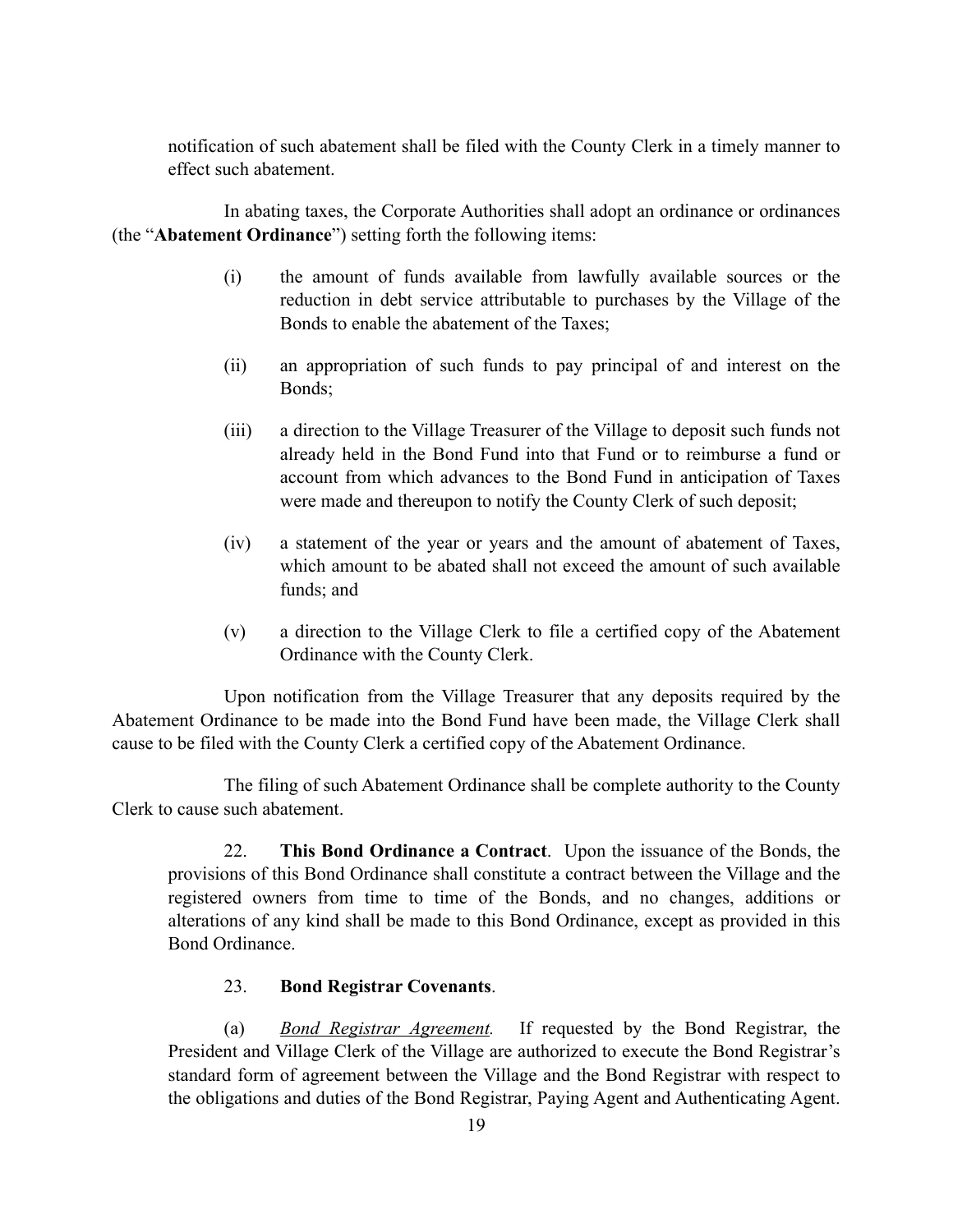Subject to modification by the express terms of any such agreement, such duties shall include the following:

- (i) to act as bond registrar, authenticating agent, paying agent and/or transfer agent as provided in this Bond Ordinance;
- (ii) to maintain a list of bondholders as set forth in this Bond Ordinance and to furnish such list to the Village upon request, but otherwise to keep such list confidential to the extent permitted by law;
- (iii) to cancel and/or destroy Bonds which have been paid at maturity or upon earlier redemption or submitted for exchange or transfer;
- (iv) to furnish the Village at least annually a certificate with respect to Bonds canceled and/or destroyed; and
- (v) to furnish the Village at least annually an audit confirmation of Bonds paid, Bonds outstanding and payments made with respect to interest on the Bonds.

(b) *Bond Ordinance.* The Village Clerk of the Village is directed to file a certified copy of this Bond Ordinance with the Bond Registrar.

(c) *Covenants*. The Village covenants with respect to the Bond Registrar, and the Bond Registrar further covenants and agrees, as follows:

- (i) The Village shall at all times retain a Bond Registrar with respect to the Bonds; it will maintain at the designated office(s) of such Bond Registrar a place or places where Bonds may be presented for payment, registration, transfer or exchange; and it will require that the Bond Registrar properly maintain the Bond Register and perform the other duties and obligations imposed upon it by this Bond Ordinance in a manner consistent with the standards, customs and practices of the municipal securities industry.
- (ii) The Bond Registrar shall signify its acceptance of the duties and obligations imposed upon it by this Bond Ordinance by executing the certificate of authentication on any Bond, and by such execution the Bond Registrar shall be deemed to have certified to the Village that it has all requisite power to accept and has accepted such duties and obligations not only with respect to the Bond so authenticated but with respect to all the Bonds. Except for the Village Treasurer, any Bond Registrar shall be the agent of the Village and shall not be liable in connection with the performance of its duties except for its own negligence, gross negligence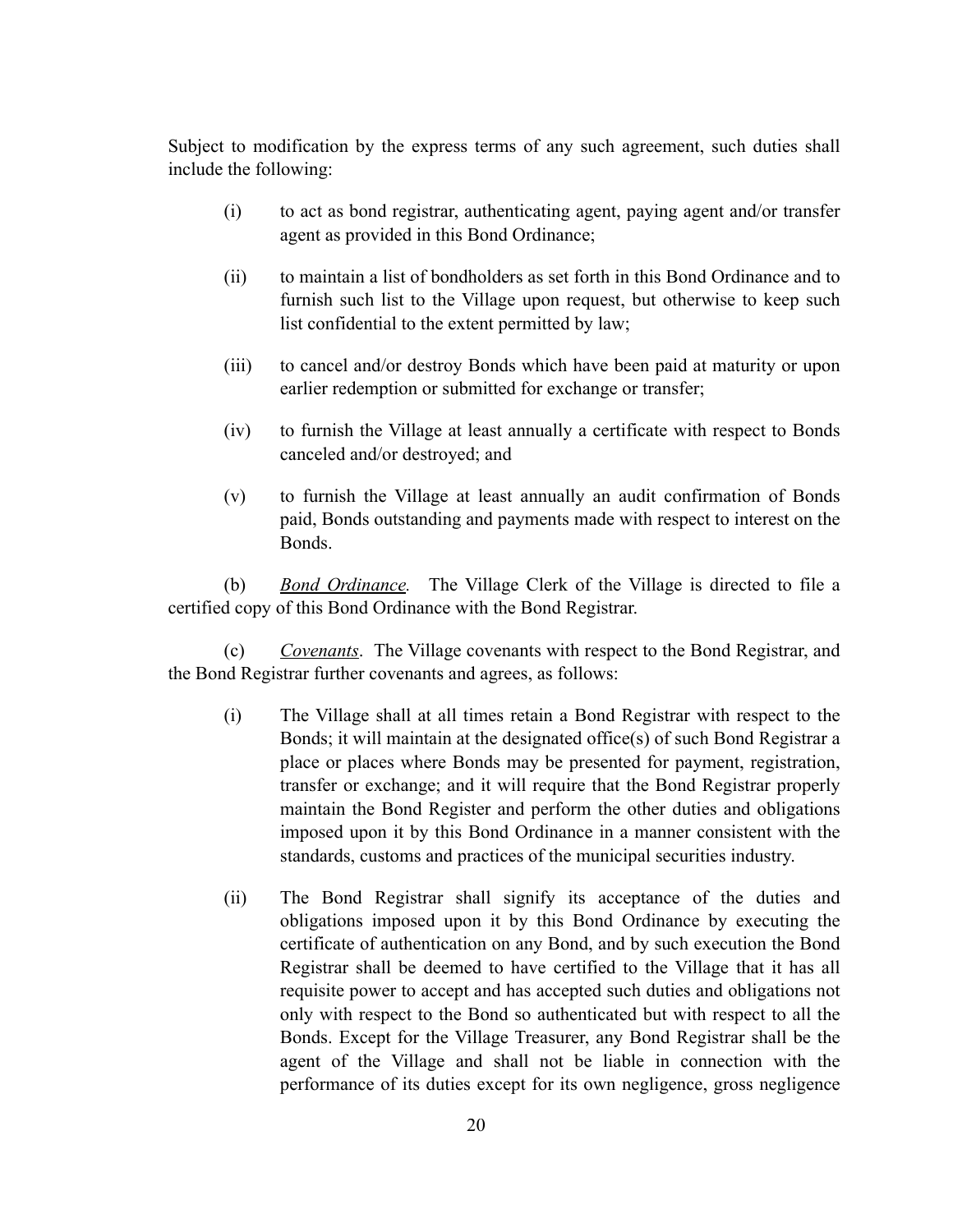or willful misconduct. Any Bond Registrar shall, however, be responsible for any representation in its certificate of authentication on Bonds.

(d) *Successor Bond Registrar.* The Village may remove the Bond Registrar at any time. If, at any time, the Bond Registrar shall resign, shall be removed, shall become incapable of acting, or shall be adjudicated a bankrupt or insolvent, or if a receiver, liquidator, or conservator of the Bond Registrar or of its property shall be appointed, or if any public officer shall take charge or control of the Bond Registrar or of its property or affairs, the Village covenants and agrees that it will promptly appoint a successor Bond Registrar. The Village shall give notice by certified mail of any such appointment made by it to each registered owner of any Bond within twenty days after such appointment. Any successor Bond Registrar appointed under the provisions of this Section shall be a bank, trust company, or national banking association maintaining its principal corporate trust office in Illinois, and having aggregate capital, surplus and undivided profits in excess of \$25,000,000.

24. **General Covenants**. The Village covenants with the holders of the Bonds from time to time outstanding that, so long as any Bonds remain outstanding:

- (i) it will take all further actions, if any, which shall be necessary in order to provide for the levy, extension, collection and application of the Taxes;
- (ii) it will not take any action or fail to take any action which would in any way adversely affect the levy, extension, collection and application of the Taxes, except to abate those taxes to the extent that money is on hand and irrevocably set aside in the Bond Fund to pay principal of and interest on the Bonds;
- (iii) it will comply with all applicable present and future laws concerning the levy, extension and collection of the Taxes in order to ensure that the Taxes will be levied, extended and collected as provided in this Bond Ordinance and deposited into the Bond Fund, so that the Village will be able to pay the principal of and interest on the Bonds as they come due;
- (iv) it will punctually pay or cause to be paid from the Bond Fund the principal of, interest on and premium, if any, to become due in respect to the Bonds in strict conformity with the terms of the Bonds and this Bond Ordinance, and it will faithfully observe and perform all of the conditions, covenants and requirements of this Bond Ordinance;
- (v) it will pay and discharge, or cause to be paid and discharged, from the Bond Fund any and all lawful claims which, if unpaid, might become a lien or charge upon the Taxes, or any part of the Taxes, or upon any funds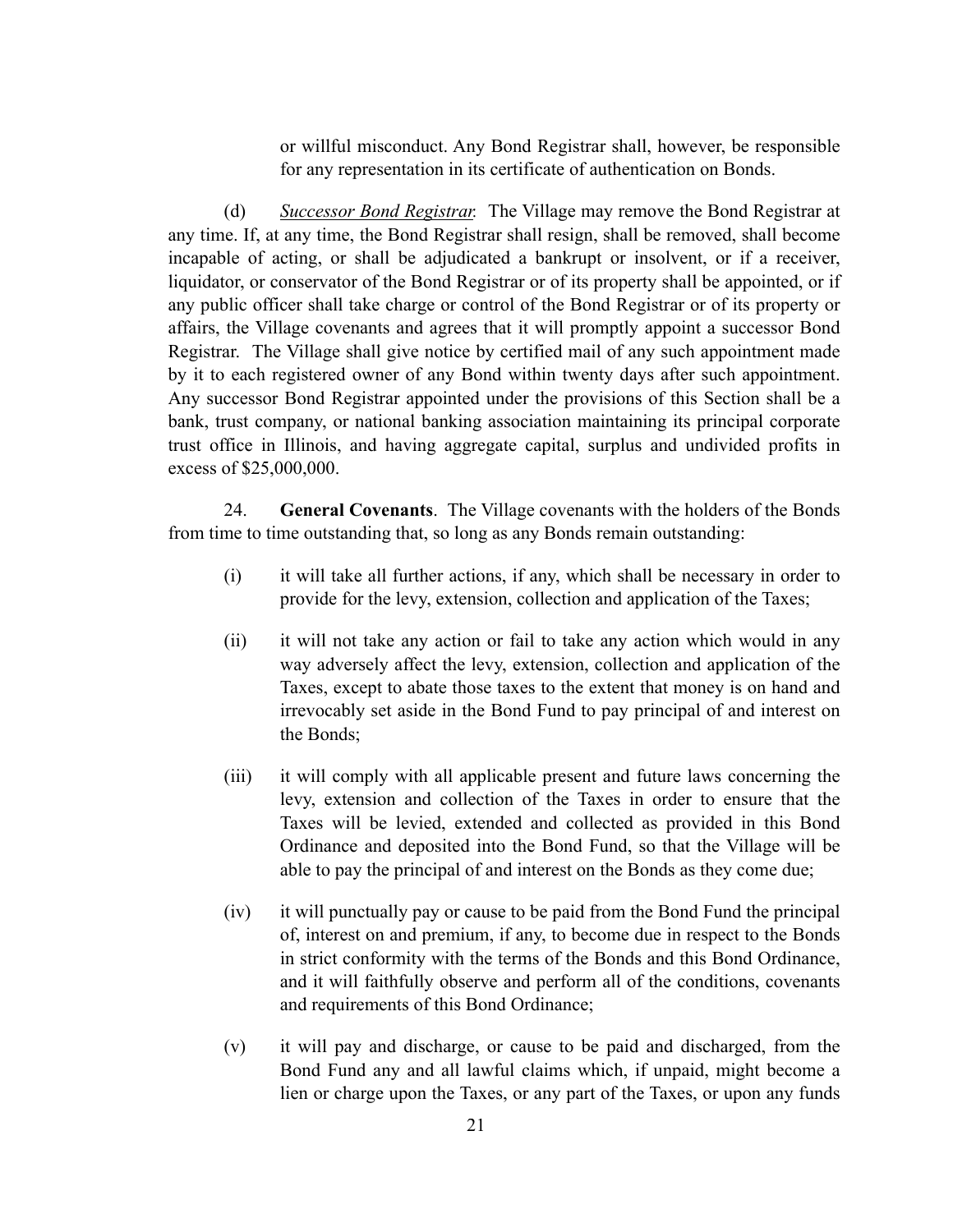in the hands of the Paying Agent, or which might impair the security of the Bonds. This covenant does not require the Village to make any such payment so long as the Village in good faith shall contest the validity of any such claims;

- (vi) it will keep, or cause to be kept, proper books of record and accounts, separate from all other records and accounts of the Village, in which complete and correct entries shall be made of all transactions relating to the Project, to the Taxes, and to the Bond Fund, and which shall be subject at all times during business hours to inspection and copying by the registered owners of at least ten percent (10%) of the principal amount of the Bonds or their representatives duly authorized in writing;
- (vii) it will preserve and protect the security of the Bonds and the rights of the registered owners of the Bonds, and will warrant and defend their rights against all claims and demands of all persons. From and after the sale and delivery of any of the Bonds by the Village, the Bonds shall be incontestable by the Village;
- (viii) it will adopt, make, execute and deliver any and all such further ordinances, resolutions, instruments and assurances as may be reasonably necessary or proper to carry out the intention of, or to facilitate the performance of, this Bond Ordinance, and for the better assuring and confirming unto the holders of the Bonds of the rights and benefits provided in this Bond Ordinance;
- (ix) as long as any Bonds are outstanding, it will continue to deposit the Taxes to the Bond Fund. The Village covenants and agrees with the purchasers of the Bonds and with the registered owners of the Bonds that so long as any Bonds remain outstanding, the Village will take no action or fail to take any action which in any way would adversely affect the ability of the Village to levy and collect the Taxes; and
- (x) once issued, the Bonds shall be and forever remain until paid or defeased the general obligations of the Village, for the payment of which its full faith and credit are pledged, and shall be payable from the levy of the Taxes as provided in this Bond Ordinance.

25. **Not Private Activity Bonds**. None of the Bonds is a "private activity bond" as defined in Section 141(a) of the Internal Revenue Code of 1986, as amended (the "**Code**"). In support of such conclusion, the Village certifies, represents and covenants as follows: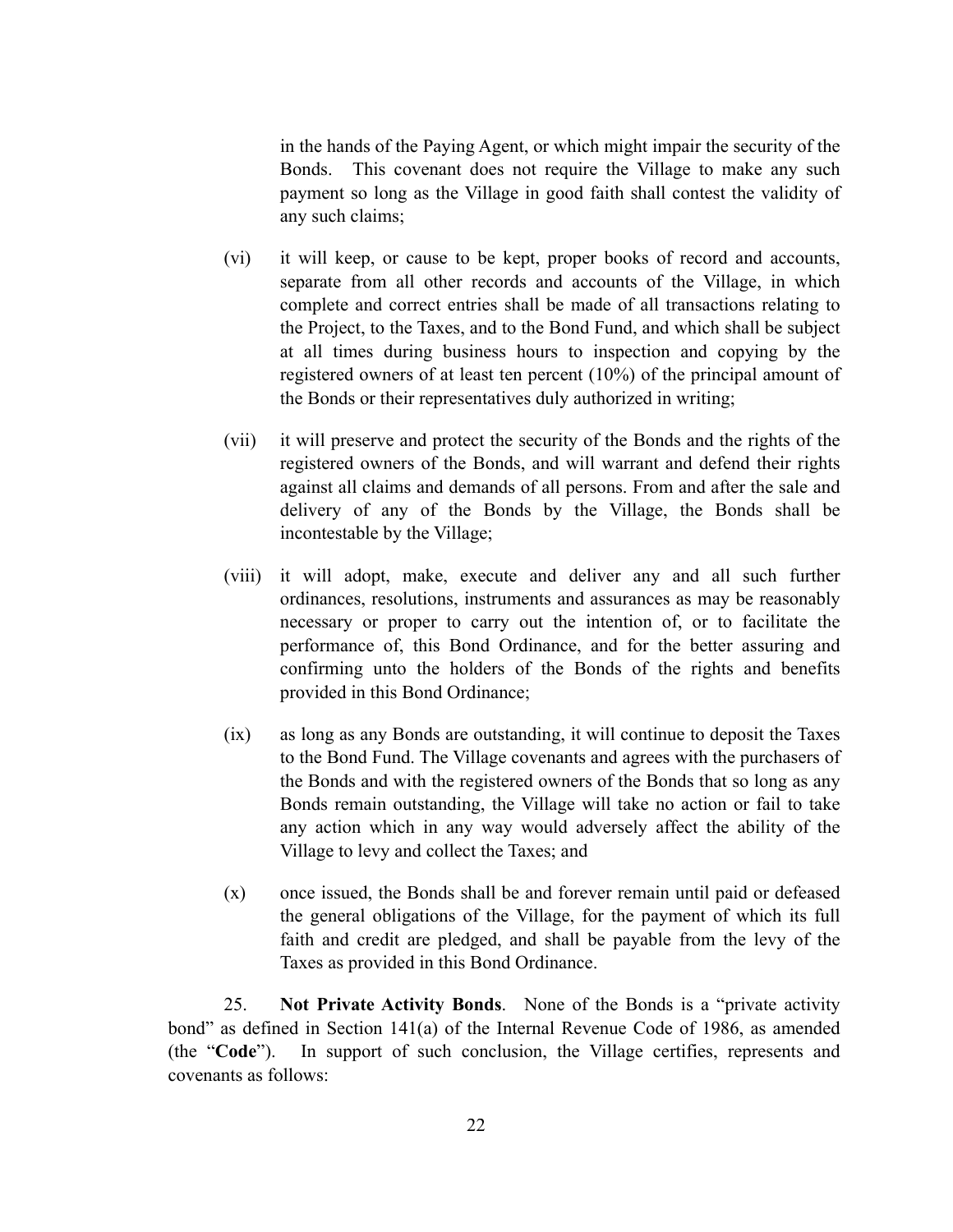- (i) Not more than five percent of the proceeds of the Refunded Bonds was used or of the Bonds is to be used, directly or indirectly, in any trade or business carried on by any person other than a state or local governmental unit other than as a member of the general public.
- (ii) The payment of more than five percent of the principal of or the interest on the Refunded Bonds, considered separately, was not, and not more than five percent of the principal of or the interest on the Bonds, considered separately, will not be, directly or indirectly (i) secured by any interest in (A) property used or to be used in any activity carried on by any person other than a state or local governmental unit or (B) payments in respect of such property or (ii) on a present value basis, derived from payments (whether or not by or to the Village) in respect of property, or borrowed money, used or to be used in any activity carried on by any person other than a state or local government unit.
- (iii) None of the proceeds of the Refunded Bonds was used or of the Bonds is to be used, directly or indirectly, to make or finance loans to persons other than a state or local governmental unit.
- (iv) The Project will be available for use by the general public. No user of the Project other than the Village will use the Project on any basis other than the same basis as the general public; and no person other than the Village will be a user of the Project as a result of (i) ownership or (ii) actual or beneficial use pursuant to a lease or a management, service or incentive payment contract or output contract, or (iii) any other similar arrangement, whether written or oral, that confers special legal entitlements or special economic benefits.

26. **General Arbitrage Covenants**. The Village represents and certifies as follows with respect to the Bonds:

(a) The Village has not been notified of any disqualification or proposed disqualification of it by the Commissioner of the Internal Revenue Service as a bond issuer which may certify bond issues under former *Treasury Regulations* Section 1.10313(a)(2)(ii) (1979).

(b) Moneys on deposit in any fund or account in connection with the Refunded Bonds, whether or not such moneys were derived from the proceeds of the sale of the Refunded Bonds or from any other source, will not be used in a manner which will cause the Refunded Bonds to be "arbitrage bonds" within the meaning of Section 148 of the Code and any lawful regulations promulgated under that Section, as the same presently exist or may from time to time be amended, supplemented or revised.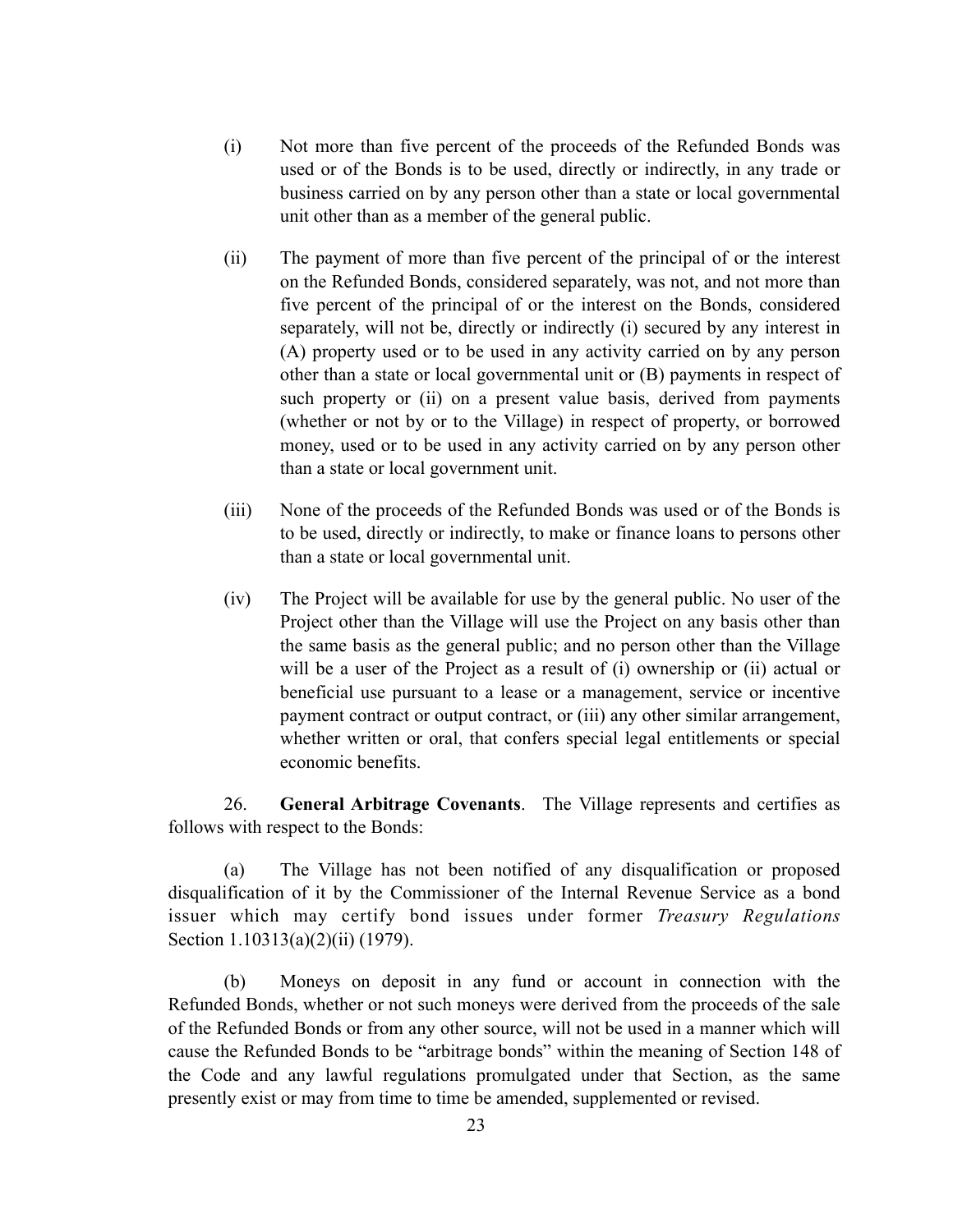(c) Moneys on deposit in any fund or account in connection with the Bonds, whether or not such moneys were derived from the proceeds of the sale of the Bonds or from any other source, will not be used in a manner which will cause the Bonds to be "arbitrage bonds" within the meaning of Section 148 of the Code and any lawful regulations promulgated under that Section, as the same presently exist or may from time to time be amended, supplemented or revised.

27. **Arbitrage Rebate**. The Village recognizes that the provisions of Section 148 of the Code require a rebate of "excess arbitrage profits" to the United States of America in certain circumstances. The Village covenants to make such rebate payments in accordance with the Code, if required. Investment earnings on the proceeds of sale of the Bonds in the Project Fund are appropriated to the purpose of paying such rebate to the extent necessary.

28. **Registered Form**. The Village recognizes that Section 149 of the Code requires the Bonds to be issued and to remain in fully registered form in order for the interest on them to be and remain exempt from federal income taxes. In this connection, the Village agrees that it will not take any action to permit the Bonds to be issued in, or converted into, bearer or coupon form.

29. **Additional Tax Covenants**. The Village covenants with the holders of the Bonds from time to time outstanding that it (i) will take all actions which are necessary to be taken (and avoid any actions which it is necessary to avoid being taken) so that interest on the Bonds will not be or become included in gross income for federal income tax purposes under existing law including, without limitation, the Code; (ii) will take all actions reasonably within its power to take which are necessary to be taken (and avoid taking any actions which are reasonably within its power to avoid taking and which it is necessary to avoid) so that interest on the Bonds will not be or become included in gross income for federal income tax purposes under the federal income tax laws as in effect from time to time; and (iii) will take no action in the investment of the proceeds of the Bonds, the Bond Fund, or any other fund of the Village which would result in making interest on the Bonds subject to federal income taxes by reason of causing the Bonds to be "arbitrage bonds" within the meaning of Section 148 of the Code. In furtherance of the foregoing provisions, but without limiting their generality, the Village agrees:

- (i) through its officers, to make such further specific covenants, certifications and representations as shall be truthful, and assurances as may be necessary or advisable;
- (ii) to comply with all representations, covenants and assurances contained in certificates or agreements as may be prepared by counsel approving the Bonds;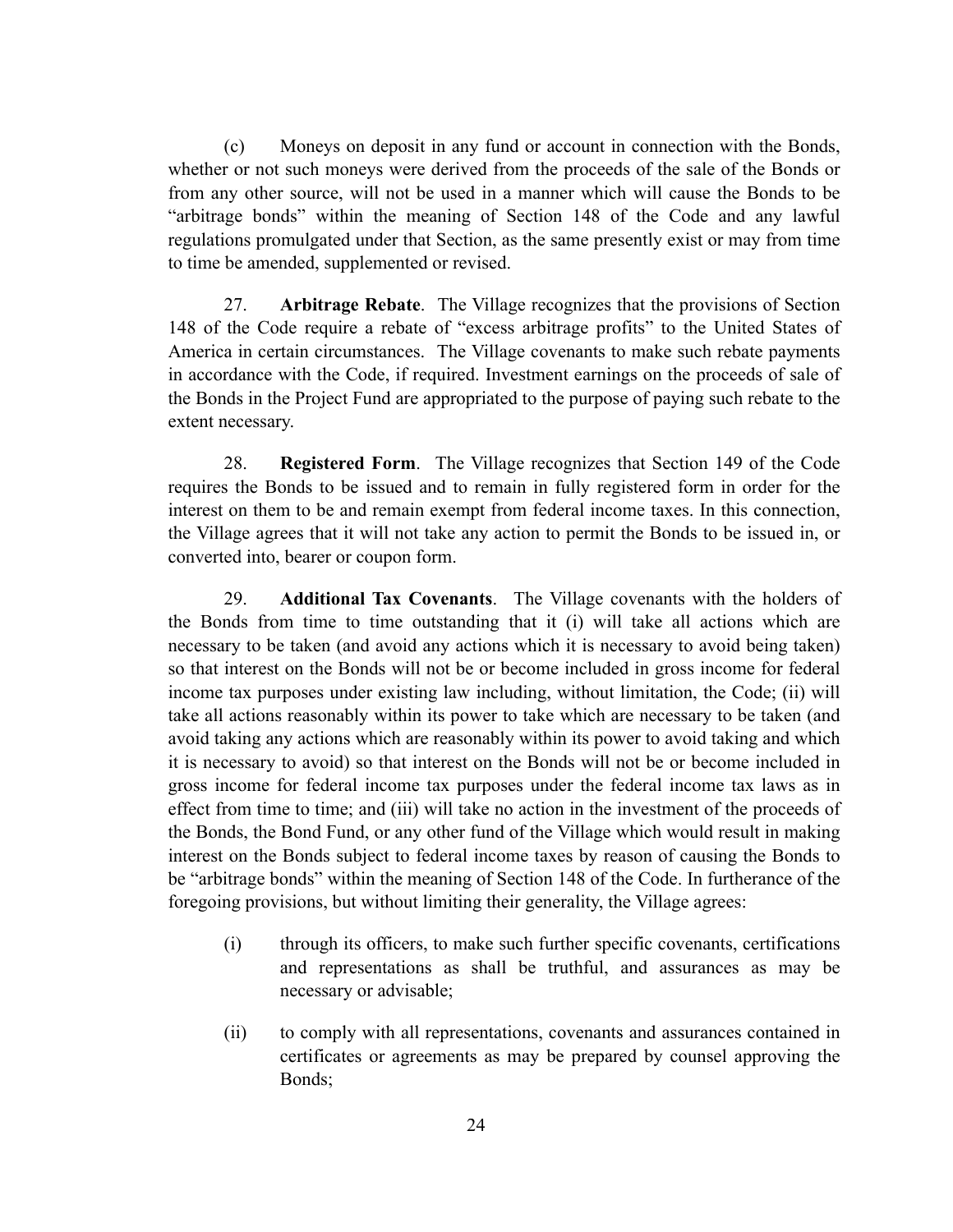- (iii) to consult with such counsel and to comply with such advice as may be given;
- (iv) to file such forms, statements and supporting documents as may be required in a timely manner; and
- (v) if deemed necessary or advisable by its officers, to employ and pay fiscal agents, financial advisors, attorneys and other persons to assist the Village in such compliance.

30. **Opinion of Counsel Exception**. The Village reserves the right to use or invest proceeds of the Bonds or moneys on deposit in the funds and accounts created by this Bond Ordinance in any manner, notwithstanding the covenants in this Bond Ordinance, *provided,* it shall first have received an opinion from an attorney or a firm of attorneys of nationally recognized standing as municipal bond counsel to the effect that use or investment of such moneys as contemplated is lawful and will not result in loss of tax-exempt status of interest on the Bonds.

31. **Designation of Bonds**. The Village represents that the reasonably anticipated amount of tax-exempt obligations (other than "private activity bonds", as defined in Section 141 of the Code, that are not "qualified  $501(c)(3)$  bonds" as defined in Section 145 of the Code) which will be issued by the Village and all subordinate entities of the Village during calendar year 2014 will not exceed \$10,000,000. The Village intends that the Bonds qualify as "qualified tax-exempt obligations" under Section 265(b) (3)(B) of the Code and designates the Bonds for such purpose. The Village and all subordinate entities of the Village (if any) have not so issued and designated any other obligations for such purposes during calendar year 2014, except for the Bonds. None of the Bonds is a "private activity bond" as defined in Section 141(a) of the Code.

### **32. Continuing Disclosure**.

(a) So long as any Bonds are outstanding, and to the extent required by law or necessary to permit a secondary trading market for the Bonds to exist, the Village will provide continuing disclosure of information concerning its financial condition to Bondholders, either directly or through a designated repository or by similar means.

(b) The President and the Village Clerk are each authorized, empowered and directed to execute and deliver the Continuing Disclosure Undertaking (the "**Continuing Disclosure Undertaking**") in substantially the same form as now before the Corporate Authorities, or with such changes as the officer executing the Continuing Disclosure Undertaking on behalf of the Village shall approve, his or her execution to constitute conclusive evidence of his or her approval of such changes.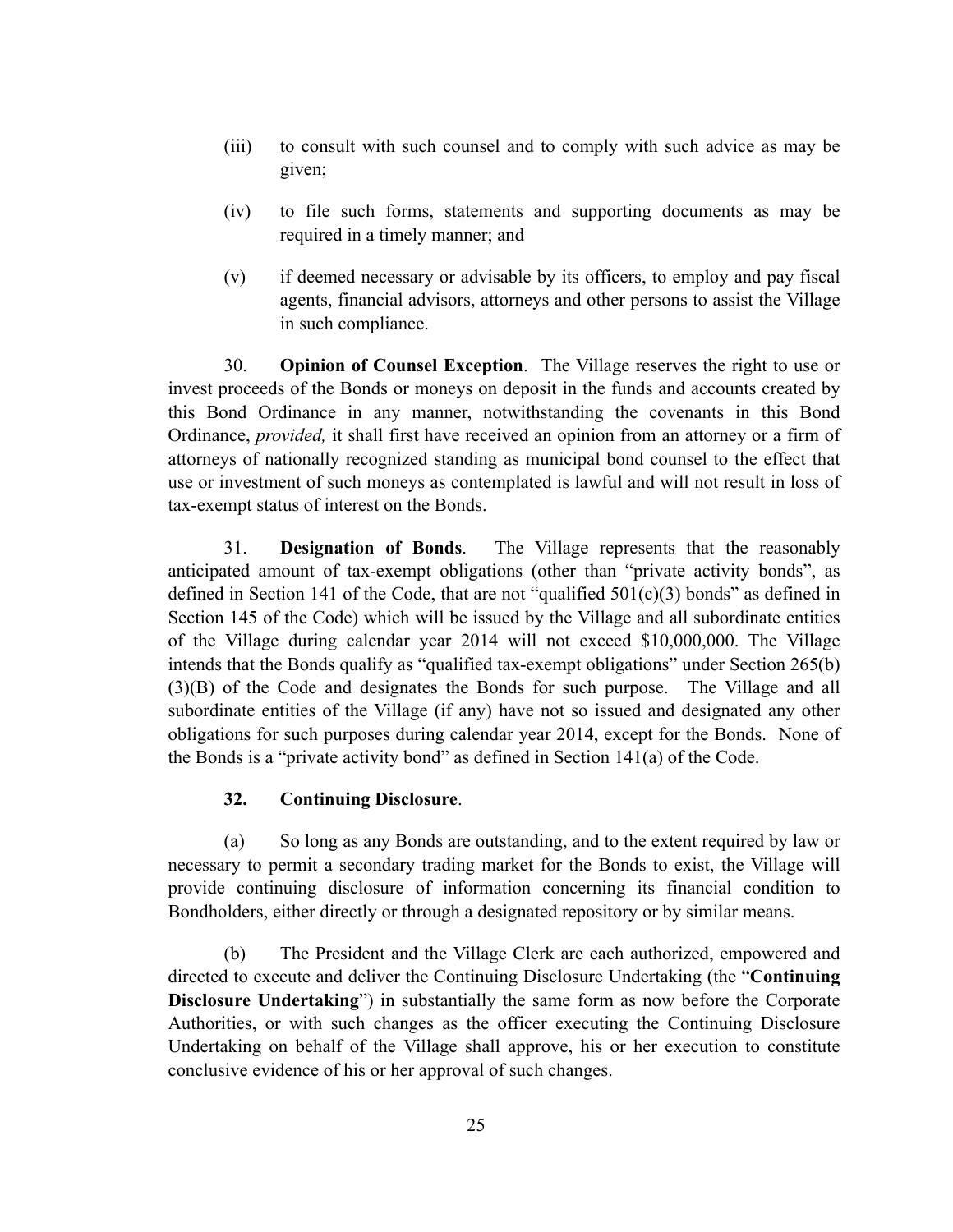(c) When the Continuing Disclosure Undertaking is executed and delivered on behalf of the Village, the Continuing Disclosure Undertaking will be binding on the Village and the officers, employees and agents of the Village. The officers, employees and agents of the Village are authorized, empowered and directed to do all such acts and things and to execute all such documents as may be necessary to carry out and comply with the provisions of the Rule and the Continuing Disclosure Undertaking as executed.

(d) Notwithstanding any other provision of this Bond Ordinance, the sole remedies for failure to comply with the Continuing Disclosure Undertaking shall be the ability of the beneficial owner of any Bond to seek mandamus or specific performance by court order to cause the Village to comply with its obligations under the Continuing Disclosure Undertaking.

33. **Municipal Bond Insurance**. If the payment of principal of and interest on the Bonds is insured pursuant to a municipal bond insurance policy (the "**Municipal Bond Insurance Policy**") issued by a bond insurer (the "**Bond Insurer**"), and as long as such Municipal Bond Insurance Policy shall be in full force and effect, the Village and the Bond Registrar shall comply with such usual and reasonable provisions regarding presentment and payment of the Bonds, subrogation of the rights of the bondholders to the Bond Insurer when holding Bonds, amendment of this Bond Ordinance, or other terms, as approved by the Authorized Officer in the Determination Certificate, his or her approval to constitute full and complete acceptance by the Village of such terms and provisions under authority of this section.

34. **Additional Authority**. The President, the Village Treasurer, the Village Clerk, and the other officers and employees of the Village are authorized to execute and deliver on behalf of the Village such other documents, agreements and certificates and to do such other things consistent with the terms of this Bond Ordinance as such officers and employees shall deem necessary or appropriate in order to effectuate the intents and purposes of this Bond Ordinance, including without limitation to make any representations and certifications they deem proper pertaining to the use of the proceeds of the Bonds and moneys in the Project Fund and the Bond Fund in order to establish that the Bonds shall not constitute "arbitrage bonds" as defined in Section 27 above.

35. **Conflicting Ordinances, Etc.** All ordinances, resolutions and orders or parts of ordinances, resolutions and orders in conflict with this Bond Ordinance are repealed to the extent of such conflict.

36. **Abatement of taxes levied under Prior Ordinance.** All taxes previously levied by the Village pursuant to the Prior Ordinance to pay principal of and interest on the Refunded Bonds are hereby abated in their entirety.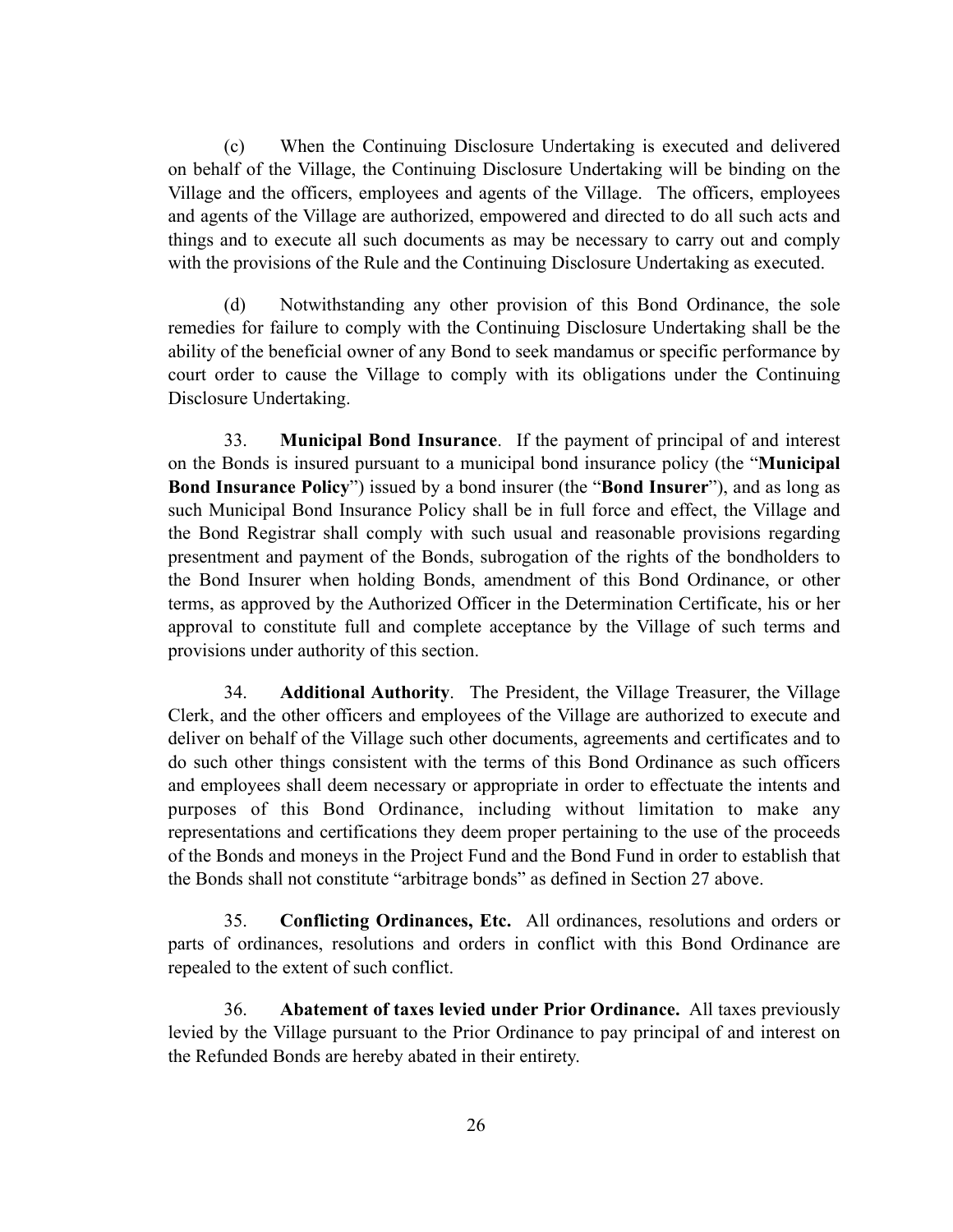37. **Severability**.If any section, paragraph, clause or provision of this Bond Ordinance shall be held invalid, the invalidity of such section, paragraph, clause or provision shall not affect any of the other provisions of this Bond Ordinance.

38. **Effective Date**. This Bond Ordinance shall be in full force and effect immediately after its adoption and approval by the President as provided by law.

PASSED by the President and Board of Trustees of the Village of Stickney, Cook County, Illinois, this 16th day of December, 2014.

Voting Aye: Trustees De Leshe, Gomez, Lazansky, Savopoulos, Sleigher and White

Voting Nay (list names):

Abstaining or Absent (list names):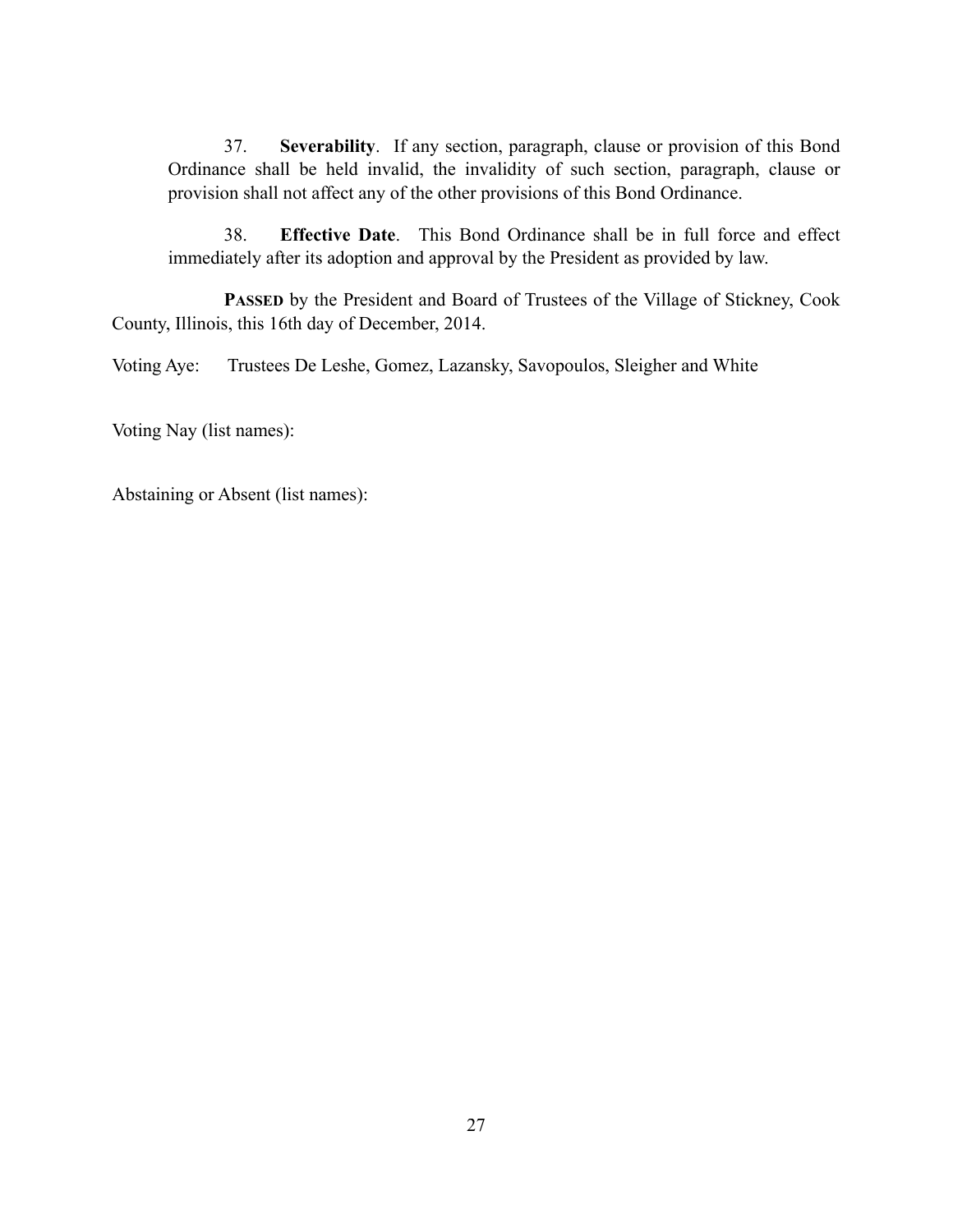**APPROVED AND SIGNED** by the President this 17th day of December, 2014.

 $\overline{a}$ 

President

[SEAL]

ATTEST:

 $\overline{a}$ 

Village Clerk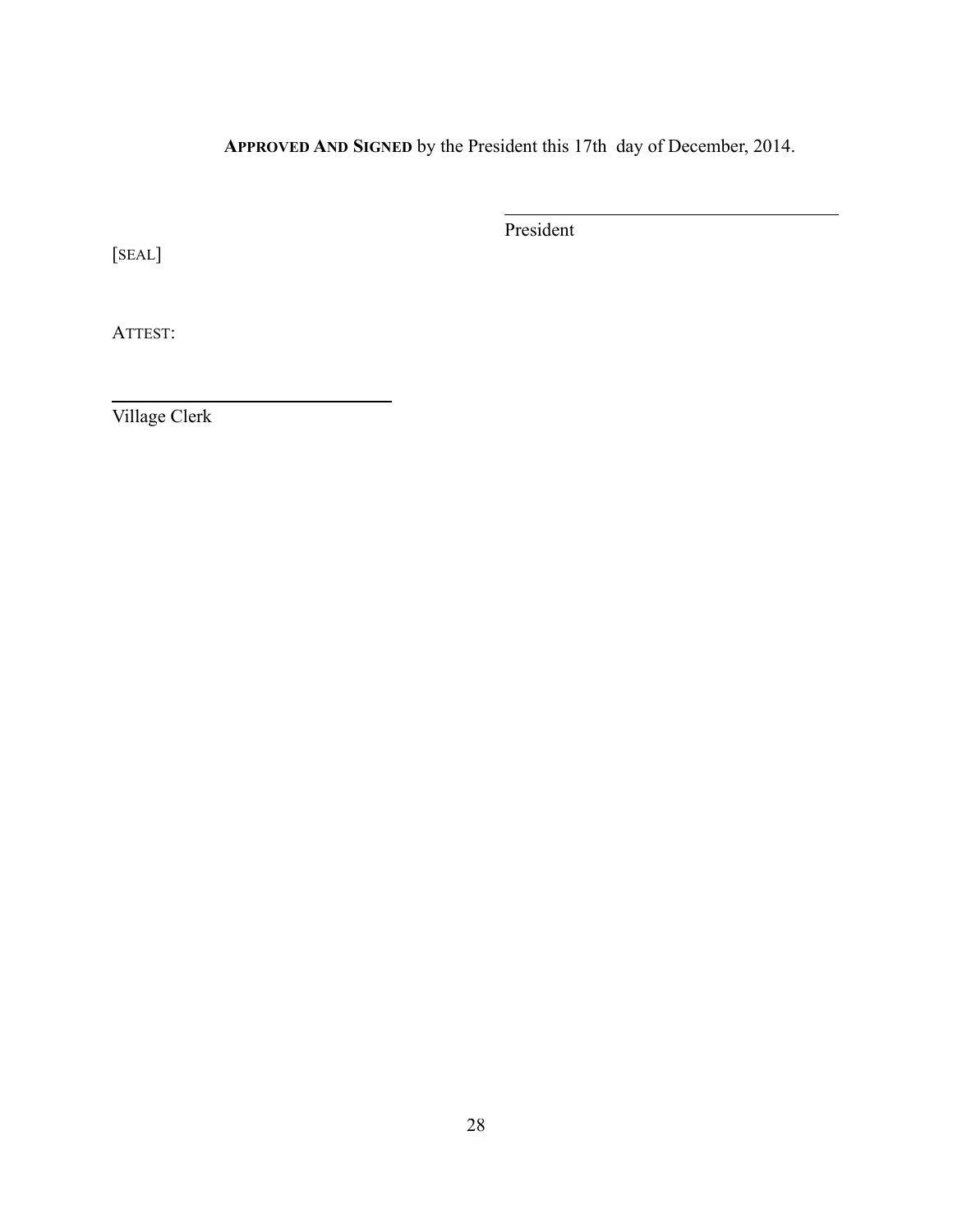19125-0023

# *EXHIBIT A*

# [Form of Bond]

Unless this certificate is presented by an authorized representative of The Depository Trust Company, a New York corporation ("DTC"), to Village or its agent for registration of transfer, exchange, or payment, and any certificate issued is registered in the name of Cede  $&$  Co. or in such other name as is requested by an authorized representative of DTC (and any payment is made to Cede  $\&$  Co. or to such other entity as is requested by an authorized representative of DTC), ANY TRANSFER, PLEDGE, OR OTHER USE HEREOF FOR VALUE OR OTHERWISE BY OR TO ANY PERSON IS WRONGFUL inasmuch as the registered owner hereof, Cede  $\&$ Co., has an interest herein.

### UNITED STATES OF AMERICA

STATE OF ILLINOIS COUNTY OF COOK

## VILLAGE OF STICKNEY GENERAL OBLIGATION BOND, SERIES 2014

| BOND NO.: R-                 | PRINCIPAL AMOUNT: \$             |
|------------------------------|----------------------------------|
| DATE OF BOND:                | INTEREST RATE:                   |
| REGISTERED OWNER: Cede & Co. | DATE OF MATURITY: December 1, 20 |

The Village of Stickney, Cook County, Illinois (the "**Village**"), for value received, promises to pay to the Registered Owner specified above or that person's registered assigns, upon presentation and surrender of this bond at the office of the Village Treasurer in Stickney, Illinois (the "**Paying Agent**"), the Principal Amount of this bond specified above on the Date of Maturity specified above and to pay to the Registered Owner of this bond interest on that sum at the Interest Rate per year specified above from the Date of Bond specified above to the date of payment of this bond, payable semi-annually on June 1 and December 1 of each year, with the first interest payment date being June 1, 2015. Interest shall be computed on the basis of a 360 day year of twelve 30-day months. Interest on this bond shall be payable on each interest payment date by check or draft of the Paying Agent mailed to the person in whose name this bond is registered at the close of business on the 15<sup>th</sup> day of the month preceding that interest payment date. The principal of and interest on this bond are payable in lawful money of the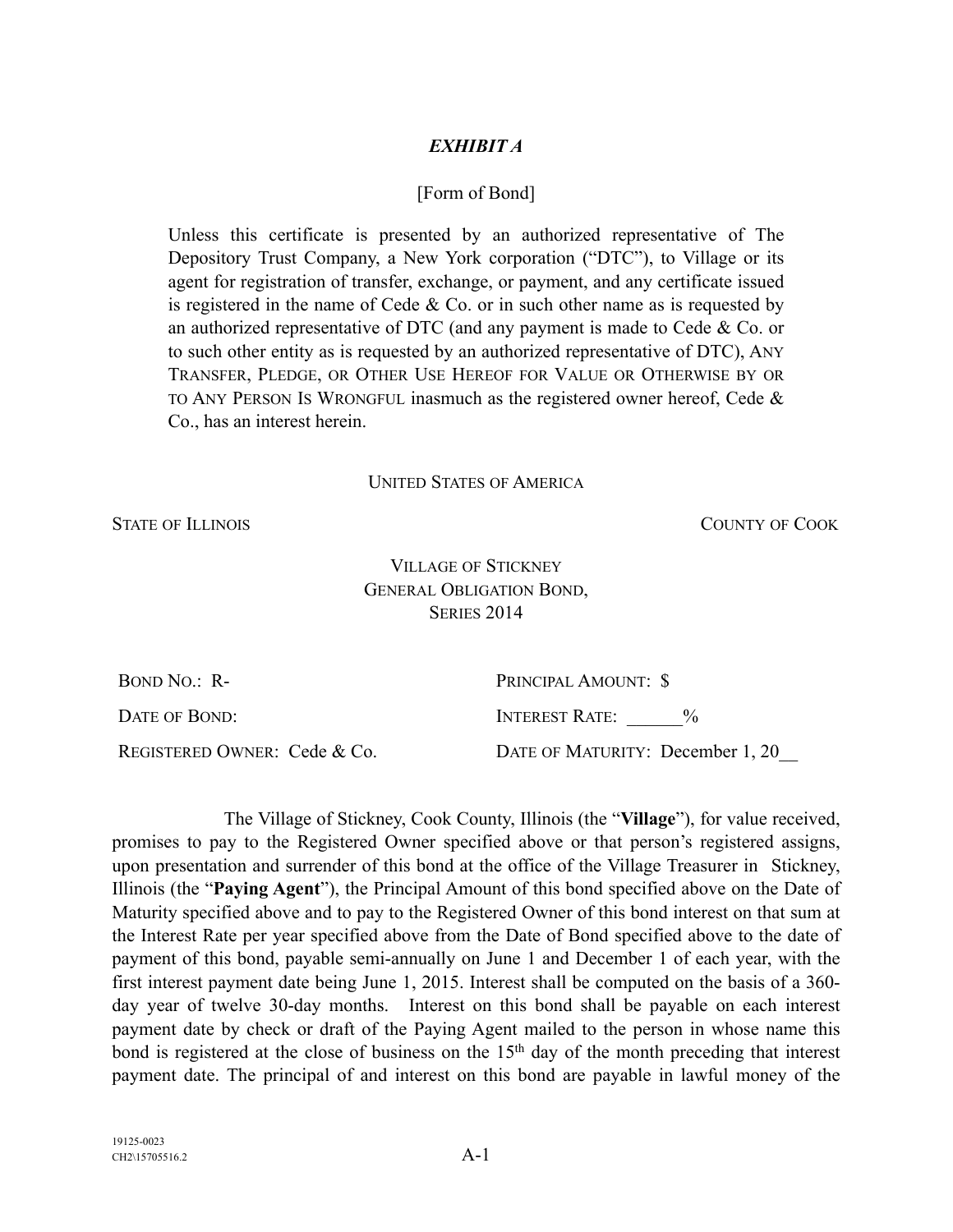United States of America. No interest shall accrue on this bond after its Date of Maturity unless this bond shall have been presented for payment at maturity and shall not then have been paid.

(a) This bond is one of an authorized issue of bonds in the aggregate principal amount of \$1,500,000 the proceeds of which are to be used to (i) pay the costs of refunding the \$805,000 outstanding aggregate principal amount of General Obligation Bonds, Series 2004 of the Village and (ii) pay for various capital improvements and capital equipment for the Village and, incidental to those project costs, to pay bond discount, interest, bond reserve requirements, and legal, other financing and related administrative fees and costs, as described in the ordinance of the Village adopted on December 2, 2014, authorizing the issuance of this bond and the issue of bonds of which it is a part (the "**Bond Ordinance**"). This bond was issued by the Village under its powers as a home rule unit of local government in accordance with the Illinois Constitution and pursuant to the Bond Ordinance and a Determination Certificate of an authorized officer of the Village establishing certain of the terms of this bond in the manner provided in the Bond Ordinance. This bond and the issue of which it is a part (together, the "**Bonds**") have been issued by the Village upon full payment for them as provided in the Bond Ordinance. The full faith and credit of the Village and the tax levy referred to below are irrevocably pledged to the punctual payment of principal of and the interest on this bond. This bond is a general obligation of the Village.

For the purpose of punctually paying the principal of and interest on the Bonds, the Village has levied *ad valorem* taxes against all of the taxable property in the Village without limitation as to rate or amount (the "**Taxes**"). The Bond Ordinance provides that the Taxes may be abated to the extent that the Village has money on hand (from legally available funds) and has irrevocably set aside such money to pay principal of and interest on the Bonds.

The issuance of the Bonds does not cause the indebtedness of the Village to exceed any limitation under the laws of the State of Illinois.

[Bonds maturing on December 1, 20\_\_, are subject to mandatory sinking fund redemption on December 1 of the years 20 to 20 , inclusive, in the amounts in each year provided in the Bond Ordinance, at a redemption price equal to their principal amount plus in each case accrued interest to the date of redemption.]

[Bonds maturing on December 1 of each of the years 200\_ through 20\_\_, inclusive, are not redeemable prior to their maturity [at the option of the Village]. Bonds maturing on and after December 1, 20 , are subject to optional redemption from any available funds, in whole or in part, on any date on or after December 1, 20, at a price equal to their principal amount plus in each case accrued interest to the date of redemption, without redemption premium.]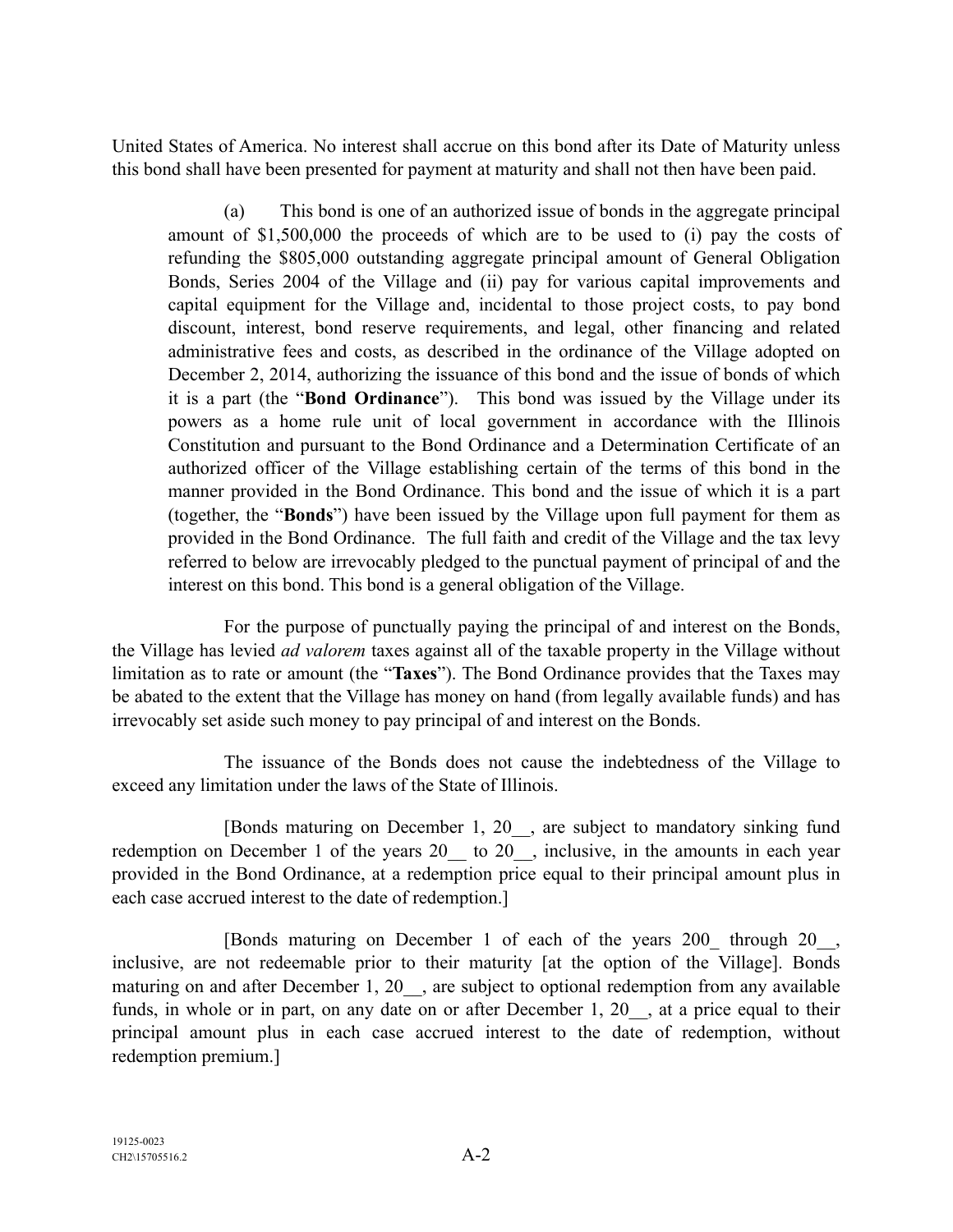[Unless waived by the registered owner of this bond, notice of the redemption of Bonds which by their terms shall have become subject to redemption shall be given to the registered owner of each bond or portion of a bond called for redemption not less than 30 or more than 60 days before any date established for redemption of Bonds, by the Bond Registrar (defined below) on behalf of the Village, by registered or certified mail sent to the registered owner's last address, if any, appearing on the registration books kept by the Bond Registrar. Official notices of redemption will contain the information specified in the Ordinances. Prior to any redemption date, the Village is required to deposit with the Bond Registrar an amount of money sufficient to pay the redemption price of all of the Bonds or portions of Bonds which are to be redeemed on that date.]

[Official notice of redemption having been given as aforesaid, the Bonds or portions of Bonds so to be redeemed shall, on the redemption date, become due and payable at the redemption price therein specified, and from and after such date (unless the Village shall default in the payment of the redemption price), such Bonds or portions of Bonds shall cease to bear interest. Neither the failure to mail such redemption notice, nor any defect in any notice so mailed, to any particular registered owner, shall affect the sufficiency of such notice with respect to other Bonds. Notice having been properly given, failure of a registered owner to receive such notice shall not be deemed to invalidate, limit or delay the effect of the notice or redemption action described in the notice.]

This bond is negotiable, subject to the following provisions for registration and registration of transfer. The Village maintains books for the registration and registration of transfer of Bonds at the office of the Village Treasurer in Stickney, Illinois, the Bond Registrar and Authenticating Agent appointed in the Bond Ordinance (the "**Bond Registrar**" and "**Authenticating Agent**"). This bond is registered on those books and transfer of this bond may be registered on those books only upon surrender of this bond to the Bond Registrar by the registered owner or his or her attorney duly authorized in writing together with a written instrument of transfer satisfactory to the Bond Registrar duly executed by the registered owner or his or her duly authorized attorney. Upon surrender of this bond for registration of transfer, a new bond or bonds in the same aggregate principal amount will be issued to the transferee as provided in the Bond Ordinance.

This bond may be exchanged, at the option of the registered owner, for an equal aggregate principal amount of bonds of any other authorized denominations upon surrender of this bond at the office of the Bond Registrar together with a written instrument of transfer satisfactory to the Bond Registrar duly executed by the registered owner or his or her duly authorized attorney.

For every exchange or registration of transfer of this bond, the Village or the Bond Registrar may make a charge sufficient to reimburse it for any tax, fee or other governmental charge, other than one imposed by the Village, required to be paid with respect to that exchange or transfer, and payment of that charge by the person requesting exchange or registration of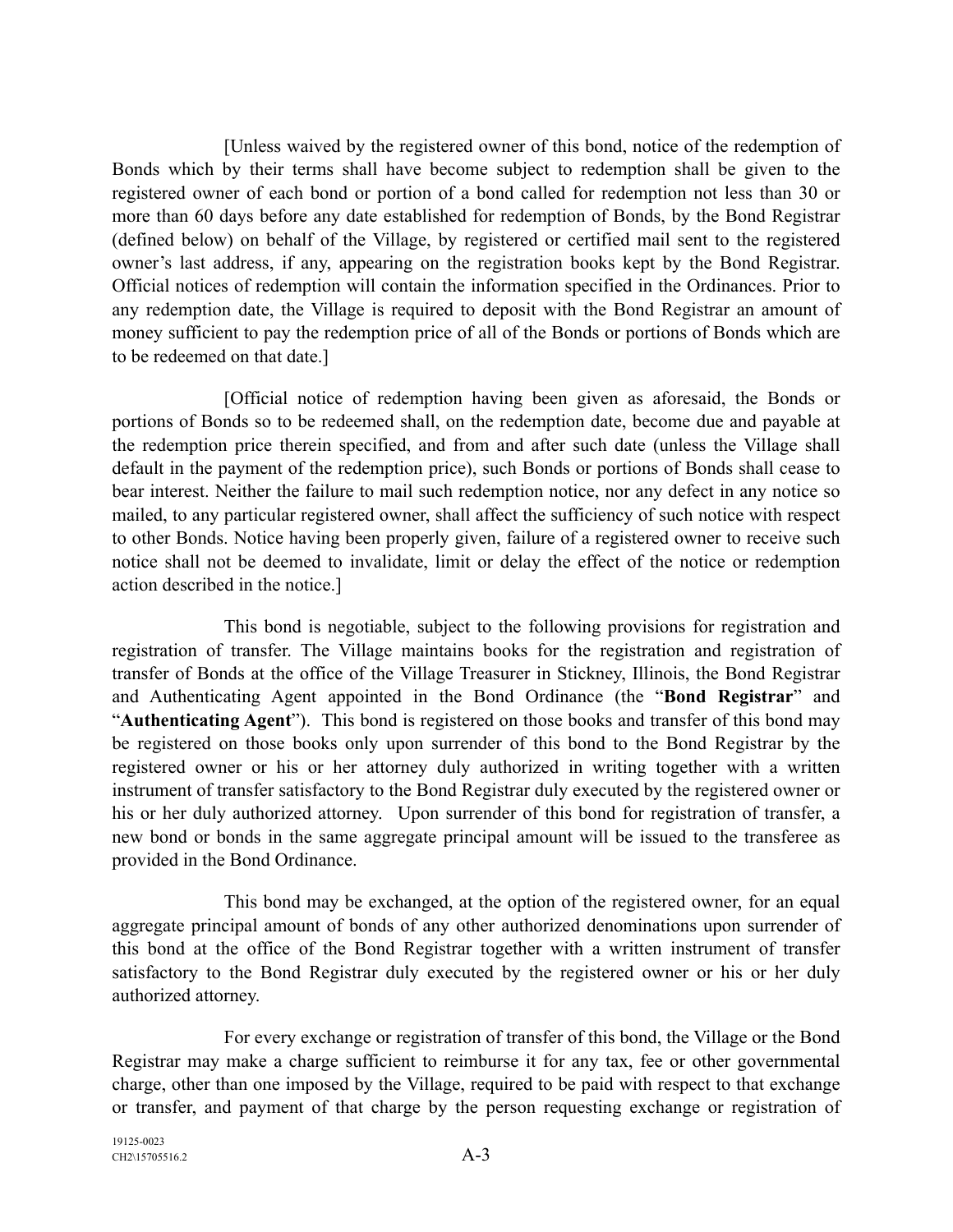transfer shall be a condition precedent to that exchange or registration of transfer. No other charge may be made by the Village or the Bond Registrar as a condition precedent to exchange or registration of transfer of this bond.

The Bond Registrar will not be required to exchange or register the transfer of this bond during the period (a) from the close of business on the 15<sup>th</sup> day of the month preceding an interest payment date on this bond to the opening of business on such interest payment, or (b) after notice of redemption of this bond or any portion of this bond has been mailed, or (c) during the 15 days next preceding mailing of a notice of redemption of Bonds.

The Village, the Paying Agent and the Bond Registrar may treat the registered owner of this bond as its absolute owner, whether or not this bond is overdue, for the purpose of receiving payment of the principal of or interest on this bond and for all other purposes, and neither the Village, the Bond Registrar nor the Paying Agent shall be affected by any notice to the contrary. Payment of the principal of and interest on this bond shall be made only to its registered owner, and all such payments shall be valid and effective to satisfy the obligation of the Village on this bond to the extent of the amount paid.

All conditions which by law must have existed or must have been fulfilled in the issuance of this bond existed and were fulfilled in compliance with law. Provision has been made for the levy and collection of a direct annual irrepealable tax, in addition to all other taxes, sufficient to pay and discharge the principal of this bond at maturity and to pay interest on this bond as it falls due. The issuance of the Bonds by the Village will not cause the Village to exceed or violate any applicable limitation or condition respecting the issuance of bonds imposed by the laws of Illinois or by any ordinance or resolution of the Village. The Bonds are issued for purposes for which the Village is authorized by law to issue bonds.

This bond shall not be valid for any purpose unless and until the certificate of authentication on this bond shall have been duly executed by the Authenticating Agent.

**IN WITNESS WHEREOF,** the Village of Stickney, Cook County, Illinois, by its President and Board of Trustees, has caused this bond to be executed by the manual signature of its President and the manual signature of its Village Clerk and has caused its corporate seal to be affixed to or impressed on this bond (or a facsimile of its seal to be printed on this bond), all as of the Date of Bond specified above.

## **VILLAGE OF STICKNEY, COOK COUNTY, ILLINOIS**

 $\mathbf{By:}$ 

President

[SEAL]

ATTEST:

19125-0023 CH<sub>2</sub>\15705516.2 A-4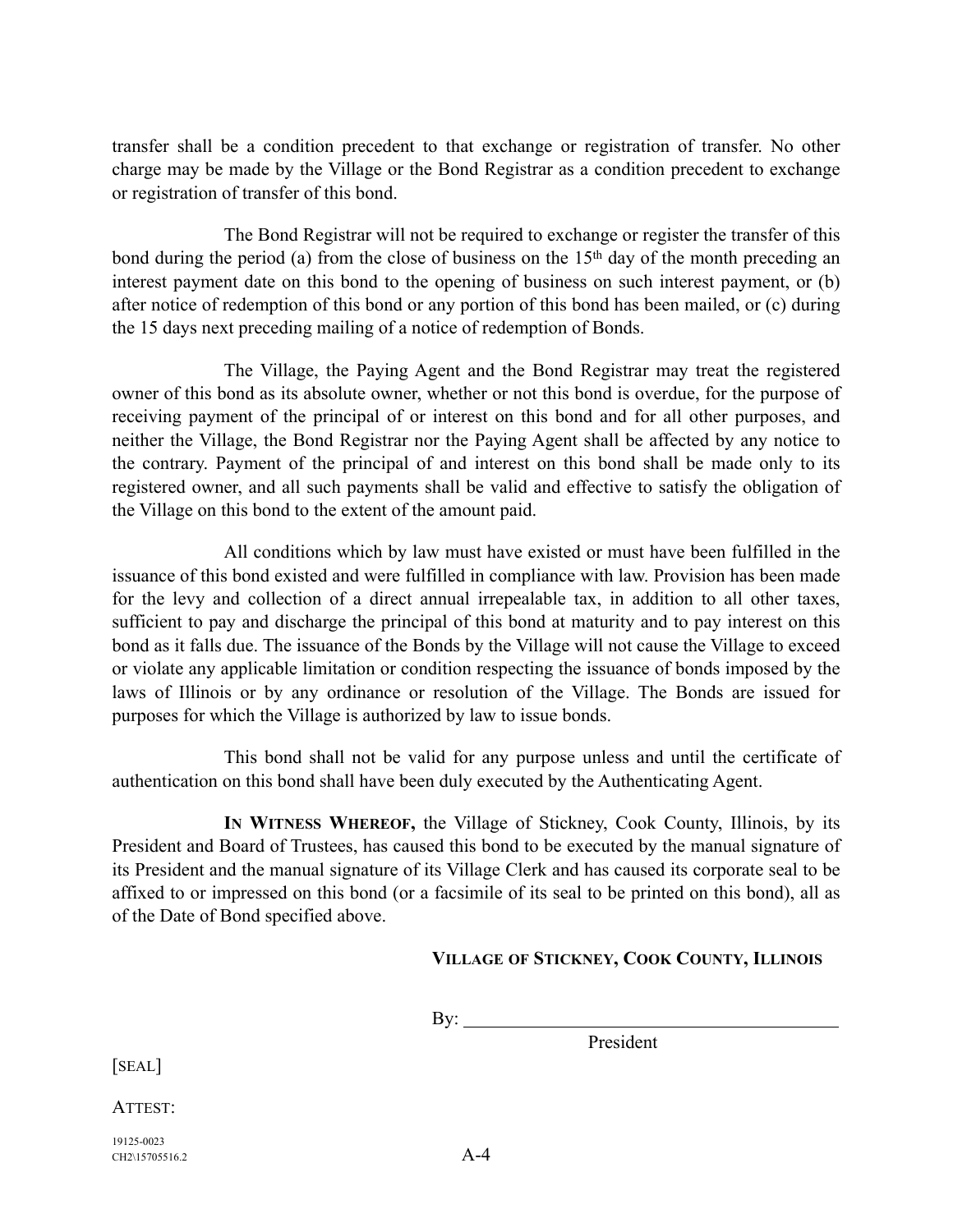Village Clerk

 $\overline{a}$ 

# [FORM OF CERTIFICATE OF AUTHENTICATION]

This bond is one of the bonds described in the Bond Ordinance authorizing the issuance of \$\_\_\_\_\_\_\_\_\_\_ General Obligation Bonds, Series 2014, of the Village of Stickney, Cook County, Illinois.

VILLAGE TREASURER, as the Authenticating Agent

By:

Kurt Kasnicka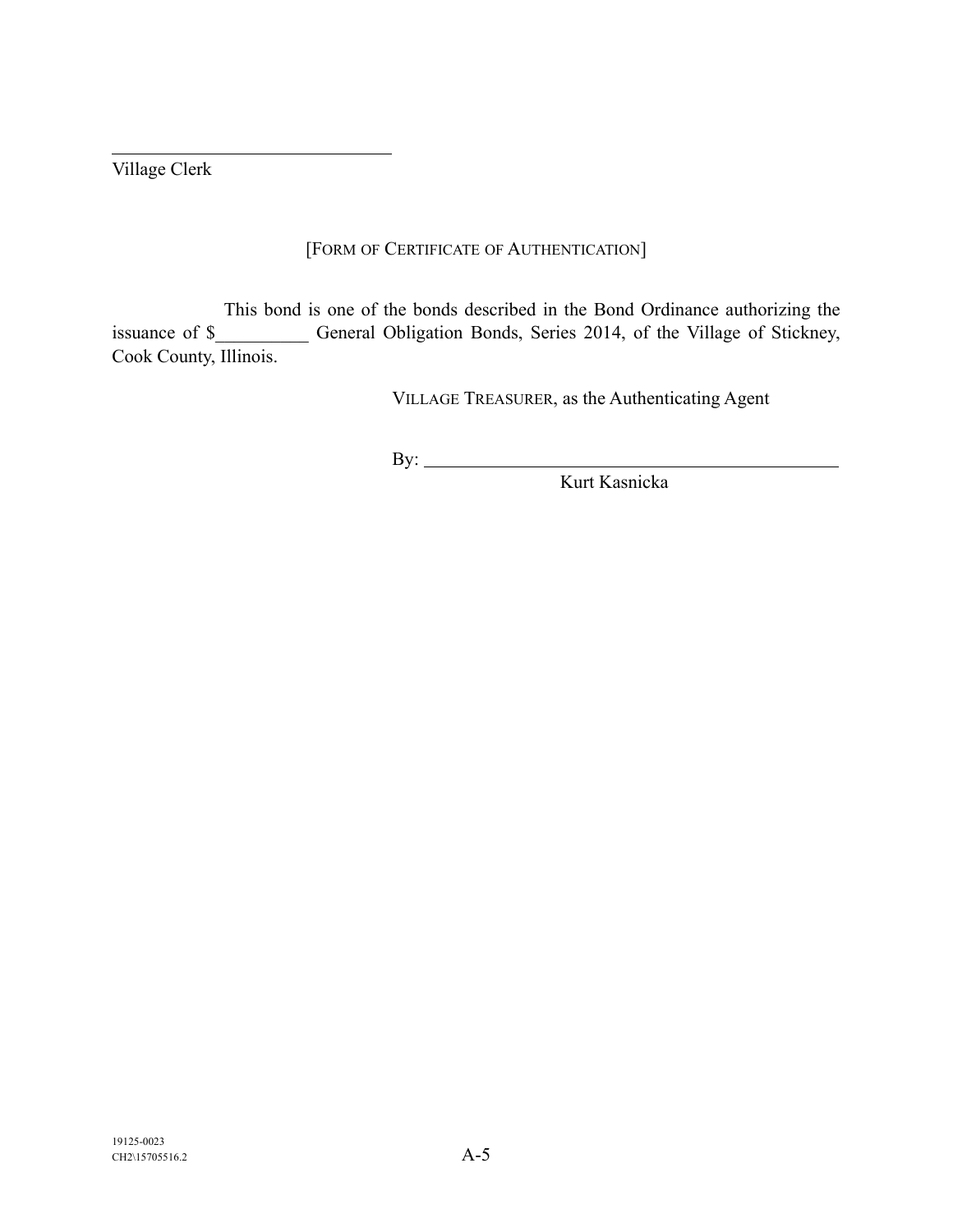### **ABBREVIATIONS**

The following abbreviations, when used in the inscription on this certificate, shall be construed as though they were written out in full according to applicable laws or regulations:

| UNIF GIFT MIN ACT |                                   | Custodian                                                                   |  |  |
|-------------------|-----------------------------------|-----------------------------------------------------------------------------|--|--|
|                   | (Cust)                            |                                                                             |  |  |
|                   | (Minor)                           |                                                                             |  |  |
|                   | under Uniform Gifts to Minors Act |                                                                             |  |  |
|                   |                                   | (State)                                                                     |  |  |
|                   |                                   | TEN COM - as tenants in common                                              |  |  |
|                   | TEN ENT -                         | as tenants by the entireties                                                |  |  |
|                   | JT TEN -                          | as joint tenants with right of survivorship and not as<br>tenants in common |  |  |

Additional abbreviations may also be used though not in the above list.

[FORM OF ASSIGNMENT]

FOR VALUE RECEIVED, the undersigned sells, assigns and transfers unto

(Name and Address of Assignee)

the within Certificate and does irrevocably constitute and appoint attorney to transfer the said Certificate on the books kept for registration thereof with full power of substitution in the premises.

Dated:

Signature guaranteed:

- **NOTICE:** The signature to this assignment must correspond with the name of the registered owner as it appears upon the face of the within Certificate in every particular, without alteration or enlargement or any change whatever.
- **NOTICE:** The signature(s) should be guaranteed by an eligible guarantor institution (banks, stockbrokers, savings and loan associations and credit unions with membership in approved Signature Guarantee Medallion Program).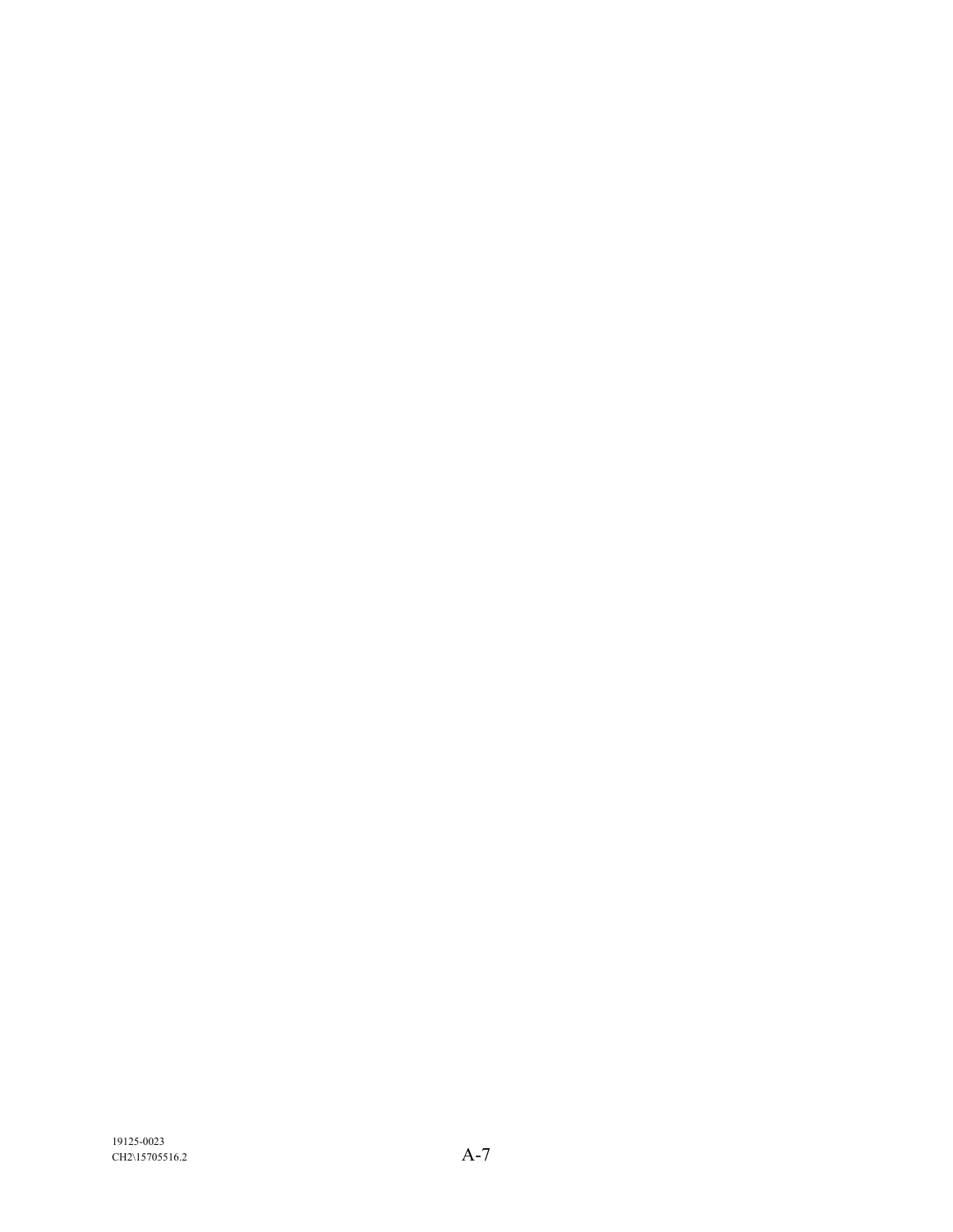| <b>STATE OF ILLINOIS</b> |        |
|--------------------------|--------|
|                          | $\sum$ |
| <b>COUNTY OF COOK</b>    |        |

#### *CERTIFICATION OF ORDINANCE*

I, the undersigned, certify that I am the duly qualified and acting Village Clerk of the Village of Stickney, Cook County, Illinois (the "**Village**"), and that as such official I am the keeper of the records and files of the Village and of the President and Board of Trustees of the Village (the "**Corporate Authorities**").

I further certify that the foregoing is a full, true and complete copy of Ordinance No. 2014-12 adopted at the regular meeting of the Corporate Authorities held on the 2nd day of December, 2014 entitled:

**ORDINANCE AUTHORIZING AND PROVIDING FOR THE ISSUANCE AND SALE OF NOT TO EXCEED \$1,500,000 OF GENERAL OBLIGATION BONDS, SERIES 2014, OF THE VILLAGE OF STICKNEY, COOK COUNTY, ILLINOIS FOR THE PURPOSE OF REFUNDING THE \$805,000 OUTSTANDING AGGREGATE PRINCIPAL AMOUNT OF GENERAL OBLIGATION BONDS, SERIES 2004 OF THE VILLAGE AND FINANCING THE COSTS OF VARIOUS CAPITAL IMPROVEMENTS FOR THE VILLAGE; PROVIDING FOR AN AUTHORIZED OFFICER TO ESTABLISH CERTAIN TERMS OF THE BONDS WITHIN LIMITS ESTABLISHED IN THIS ORDINANCE; PROVIDING FOR THE LEVY OF A DIRECT ANNUAL TAX FOR THE PAYMENT OF PRINCIPAL OF AND INTEREST ON THOSE BONDS; PROVIDING FOR THE EXECUTION AND DELIVERY OF A CONTINUING DISCLOSURE UNDERTAKING IN CONNECTION WITH THE BONDS; AND CONCERNING RELATED MATTERS.**

which ordinance was duly adopted at said meeting by a roll call vote of \_\_\_ in favor and against, with no abstentions and none absent. At said meeting a quorum was present and acting throughout the meeting. Said ordinance has not been amended or repealed and remains in full force and effect.

I further certify that the deliberations of the Corporate Authorities on the adoption of said ordinance were conducted openly, that the vote on the adoption of said ordinance was taken openly, that said meeting was held at a specified time and place convenient to the public, that notice of said meeting was duly given to all of the news media requesting such notice, that said meeting was called and held in strict compliance with the provisions of the Illinois Open Meetings Act, as amended, and the Illinois Municipal Code, as amended, that the agenda of said meeting was posted in a public place at the Village Hall and at the place of the meeting at least 48 hours prior to the convening of the meeting, and that in the adoption of said ordinance the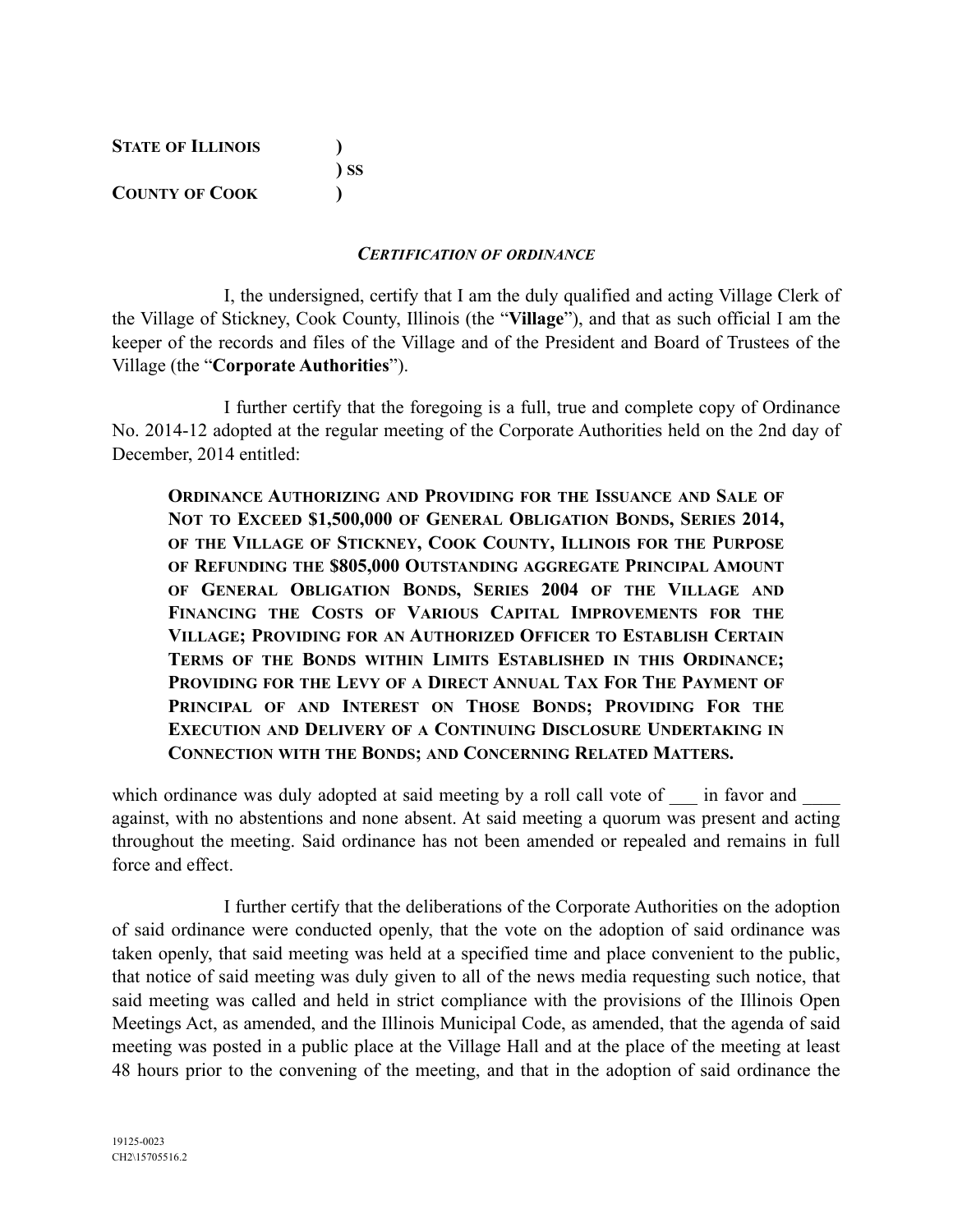Corporate Authorities have complied with all of the provisions of said Act and said Code and with all of the procedural rules of the Corporate Authorities.